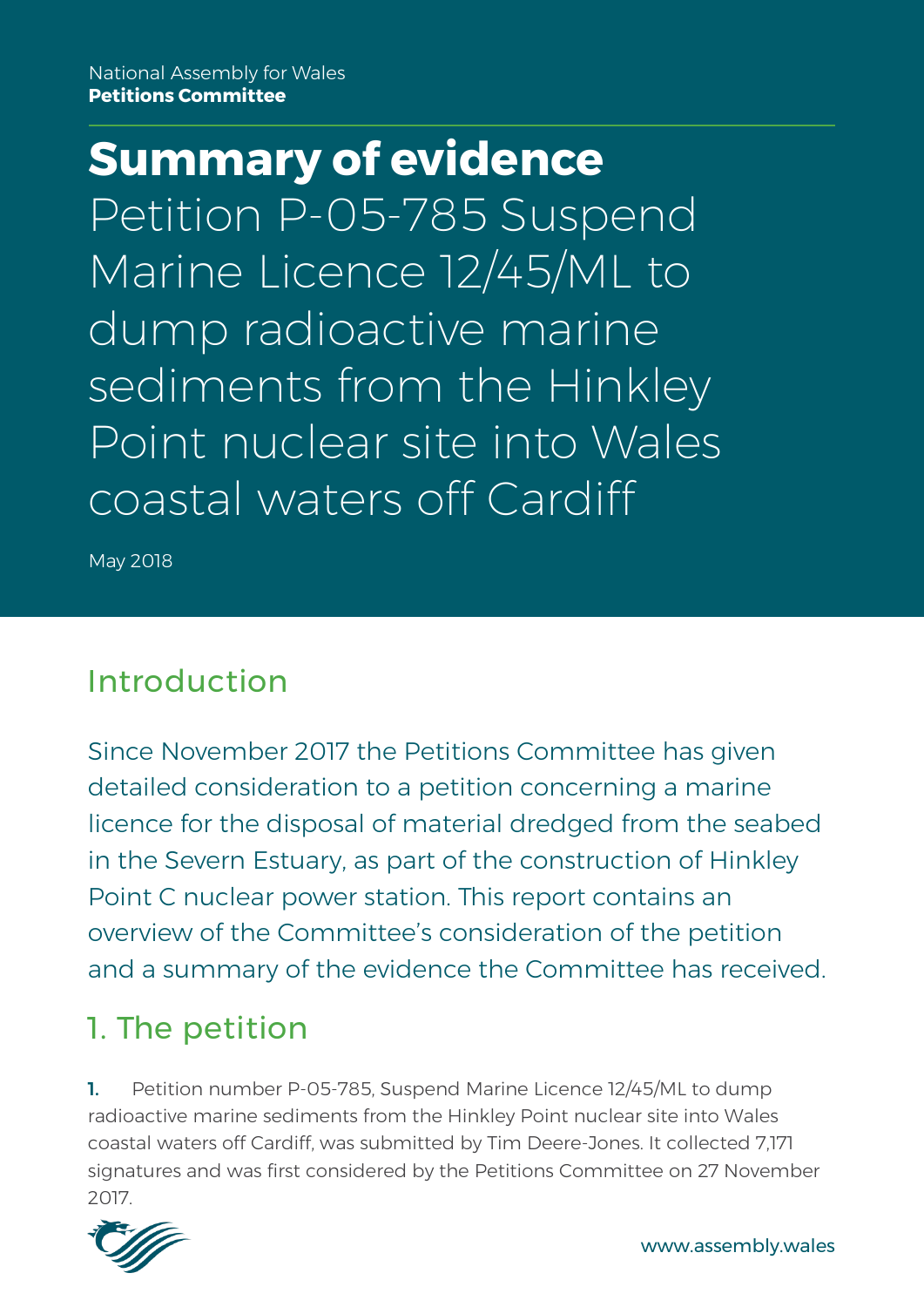P-05-785 Suspend Marine Licence 12/45/ML to dump radioactive marine sediments from the Hinkley Point nuclear site into Wales coastal waters off Cardiff

#### Petition text:

We call on the National Assembly for Wales to urge the Welsh Government to direct Natural Resources Wales to suspend the licence it has granted to NNB Genco, which permits up to 300,000 tonnes of radioactively contaminated material, dredged from the seabed at the Hinkley Point Nuclear power station site, to be dumped into Welsh inshore waters.

We further request that the suspension of the licence is used to ensure that a full Environmental Impact Assessment, complete radiological analysis and core sampling are carried out under the auspices of Natural Resources Wales, and that a Public Inquiry, a full hearing of independent evidence and a Public Consultation take place before any dump of the Hinkley sediments is permitted.

#### Additional information:

Marine Licence 12/45/ML, granted by the Welsh Government, permits the disposal of up to 300,000 tonnes of radioactively contaminated marine sediment, dredged from the seabed at the Hinkley Point nuclear site, into the Cardiff Grounds marine dump site close to the South Wales coast. This will allow work to begin on the 2 new Hinkley C nuclear reactor pipelines.

The sediments to be dredged are adjacent to the waste pipes used for the discharges from Hinkley's 4 existing reactors. Analysis, commissioned by UK Government agencies, shows that the sediment is contaminated by radioactive waste discharged to sea over 50+ years of operations at the Hinkley site. Calculations derived from the official data indicate that the proposed dredge sediments may hold at least 7 billion Bqs of aggregated radioactivity, yet reports state that doses to humans would be very low.

Hinkley's radioactive discharges to sea contain over 50 radio-nuclides, but the analysis has only investigated 3 of them. Thus, the actual aggregated radioactivity content of the sediments will be much higher than indicated by the available analysis. The available evidence also implies that only surface samples (0 to 5cms deep) of the sediment have been analysed, despite the fact that core sample research from elsewhere in the Irish Sea demonstrates that, at depths below 5cms, radioactivity concentrations may be up to 5 times higher.

While sedimentary radioactive material is initially likely to disperse, studies prove that it later re-concentrates in coastal and estuarine mudflats and saltmarshes, and is also available for sea-to-land transfer during onshore winds and coastal flooding. We note the absence of research on the fate of such radioactivity in South Wales inshore waters. In this context we are concerned that the environmental and human health (dose) risks from the proposed disposal have not been adequately researched and that any conclusions based on the current incomplete data, are unreliable.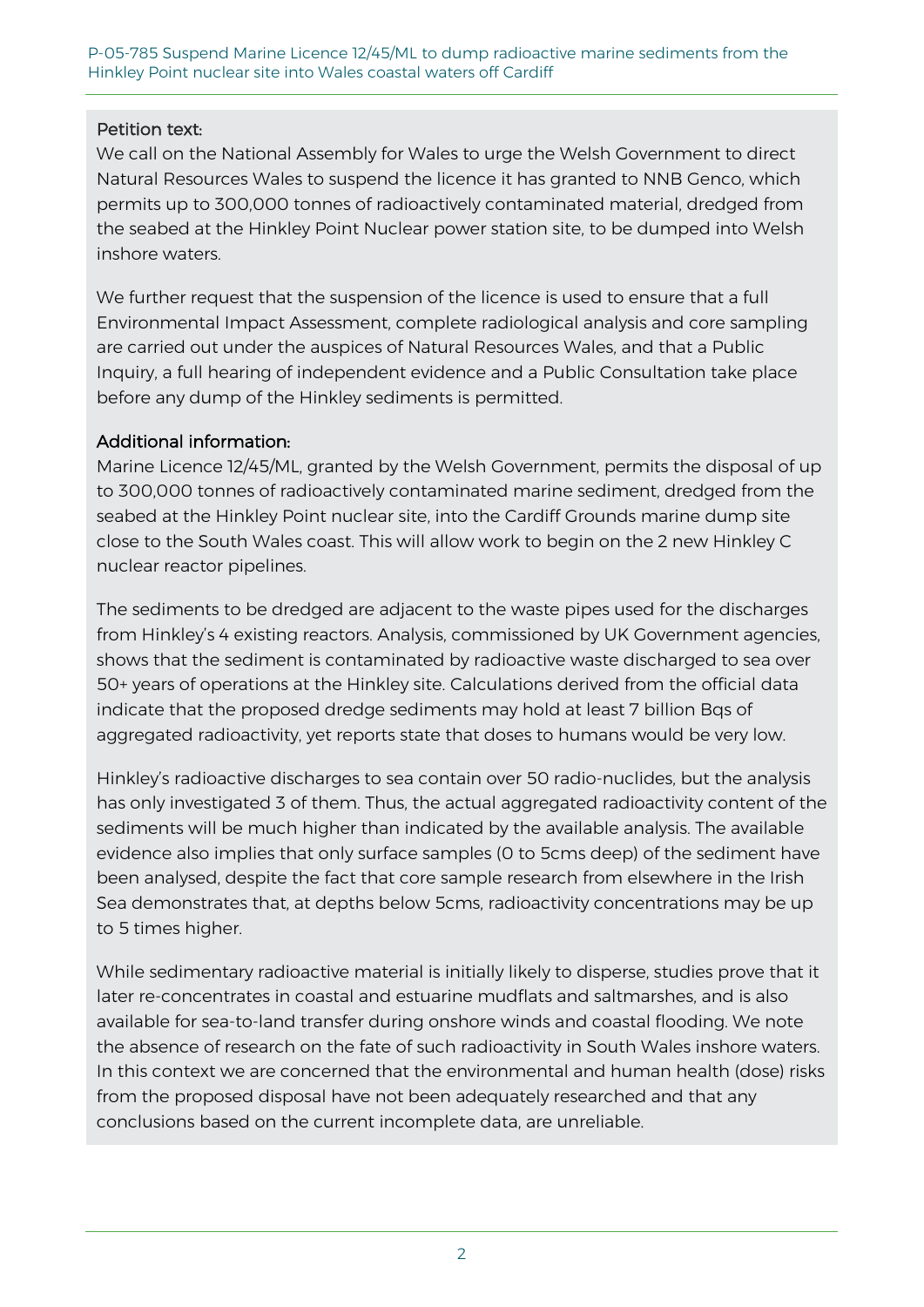2. The petition gathered a significant level of support in a short amount of time. Whilst the marine licence(s)<sup>1</sup> in question had originally been submitted in 2012 and approved in 2014, the issue only came to public prominence during autumn 2017. The activity covered by the licence – disposal, in the Cardiff Grounds site off the coast of South Wales, of sediment and other material dredged from near Hinkley Point – is due to commence in summer 2018.

**3.** Therefore, the Petitions Committee has had only a very limited window in which to consider the issues raised by the petition. In the time available, the Committee has sought and received a significant amount of written evidence from parties involved in the licencing process, the Welsh Government and the petitioner. The Committee has held oral evidence sessions with the petitioner, EDF Energy, Natural Resources Wales (NRW) and the Centre for Environment, Fisheries and Aquaculture Science (Cefas).<sup>2</sup>

4. Given the aforementioned timescales, it has been necessary for us to present the evidence we have received with limited commentary and without producing substantive conclusions or recommendations. We have taken this approach in order that a Plenary debate on this evidence can take place in a timely manner.

# 2. Background

## Marine Licence 12/45/ML

-

5. Marine licence 12/45/ML was issued on 11 July 2014 by NRW acting on behalf of the Licensing Authority (Welsh Ministers) to the licensee, NNB Genco, a wholly owned subsidiary of EDF Energy.

6. The licence is related to the disposal of sediment being dredged as part of the construction of a cooling water system for Hinkley Point C nuclear power station in Somerset, south-west England. EDF Energy is building two new nuclear reactors at the Hinkley Point C site, capable of generating a total of up to 3,260MW of electricity. The site is located beside the currently operational Hinkley Point B, and Hinkley Point A that is being decommissioned.<sup>3</sup>

**7.** EDF Energy explained the purpose behind the licence in a written briefing:

<sup>&</sup>lt;sup>1</sup> Two separate applications were submitted due to the dredged material arising from two sites but one licence was issued.

<sup>2</sup> Full details, including correspondence received and transcripts of evidence sessions are available **[online](http://www.senedd.assembly.wales/ieIssueDetails.aspx?IId=20062&Opt=3)**.

<sup>3</sup> Further information: EDF Energy, **[Hinkley Point C](https://www.edfenergy.com/energy/nuclear-new-build-projects/hinkley-point-c)**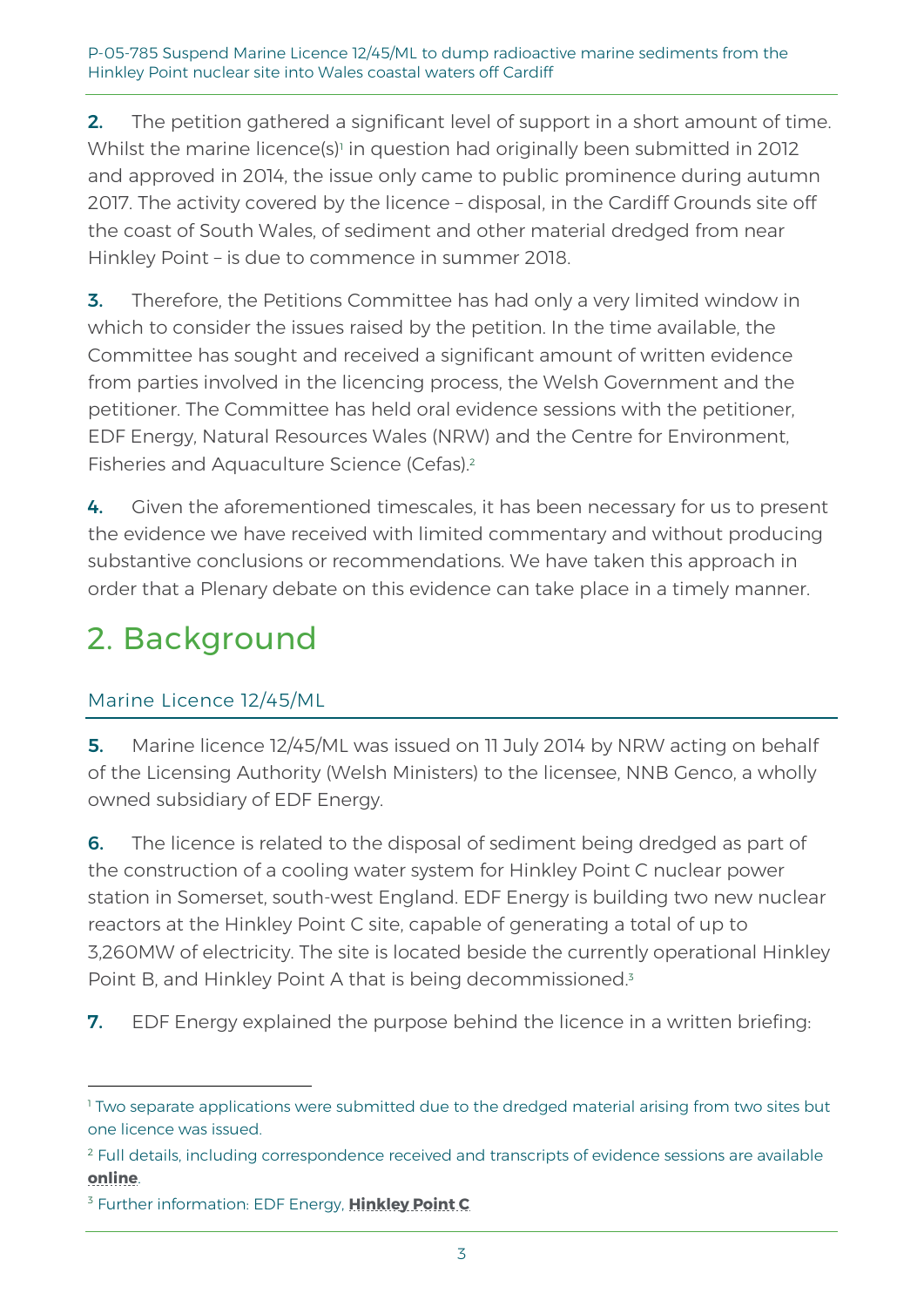"As part of the construction of Hinkley Point C, we will be dredging sediment from the seabed off the Hinkley Point C site ahead of the drilling of six vertical shafts for the cooling water system. The cooling water system is a significant piece of infrastructure, which involves tunnelling more than 3km out into the Bristol Channel.

In order to do this, it is necessary to dredge the immediate area where we will be installing the vertical shafts. This process will take in the region of 3-6 months, and we will begin to dredge the area in summer 2018." 4

8. The dredged material, estimated to be approximately 200,000m<sup>3</sup>, will be placed into barges and transported to the Cardiff Grounds disposal site<sup>5</sup> to be deposited.

**9.** Section 9 of the licence sets out a number of project specific conditions. Several of these have been central to the consideration of this petition, including:

9.1 The Licence Holder must submit a proposal for a monitoring programme of the disposal site and immediate environs to Natural Resources Wales acting on behalf of the Licensing Authority for written approval at least 12 weeks before any disposal operation. The scheme will include details of pre, during and post disposal operation surveys, and any actions to be taken as a consequence of the survey findings. The purpose of the scheme will be to enable the avoidance of significant build up of material and any consequent shallowing.

#### […]

-

9.3 The Licence Holder must submit a proposal for a sediment sampling scheme of the source sites and immediate environs to Natural Resources Wales acting on behalf of the Licensing Authority for written approval at least 6 months before any disposal operation to occur after 4th March 2016. The scheme will include details of sampling grid, analyses suites (including any appropriate radiological assessment) and proposed format of a report determining the suitability of the material for disposal at site LU110 along with timescales for carrying out these actions.

9.4. The Licence holder must ensure the sediment sampling must be undertaken in line with the agreed scheme, as referenced in paragraph 9.3. Sampling scheme reports must be submitted to Natural Resources Wales acting on behalf of the Licensing Authority within the timescales agreed within the scheme.

<sup>4</sup> EDF Energy – **[Hinkley Point C Sediment Briefing](http://www.senedd.assembly.wales/documents/s69277/Hinkley%20Point%20C%20Sediment%20Briefing%20-%20EDF%20Energy.pdf)**, received by the Petitions Committee 17 November 2017 (PDF, 241KB)

<sup>5</sup> The location of the Cardiff Grounds can be seen at: Welsh Government, **[Marine Planning Portal](http://lle.gov.wales/apps/marineportal/#lat=52.5145&lon=-3.9111&z=8)**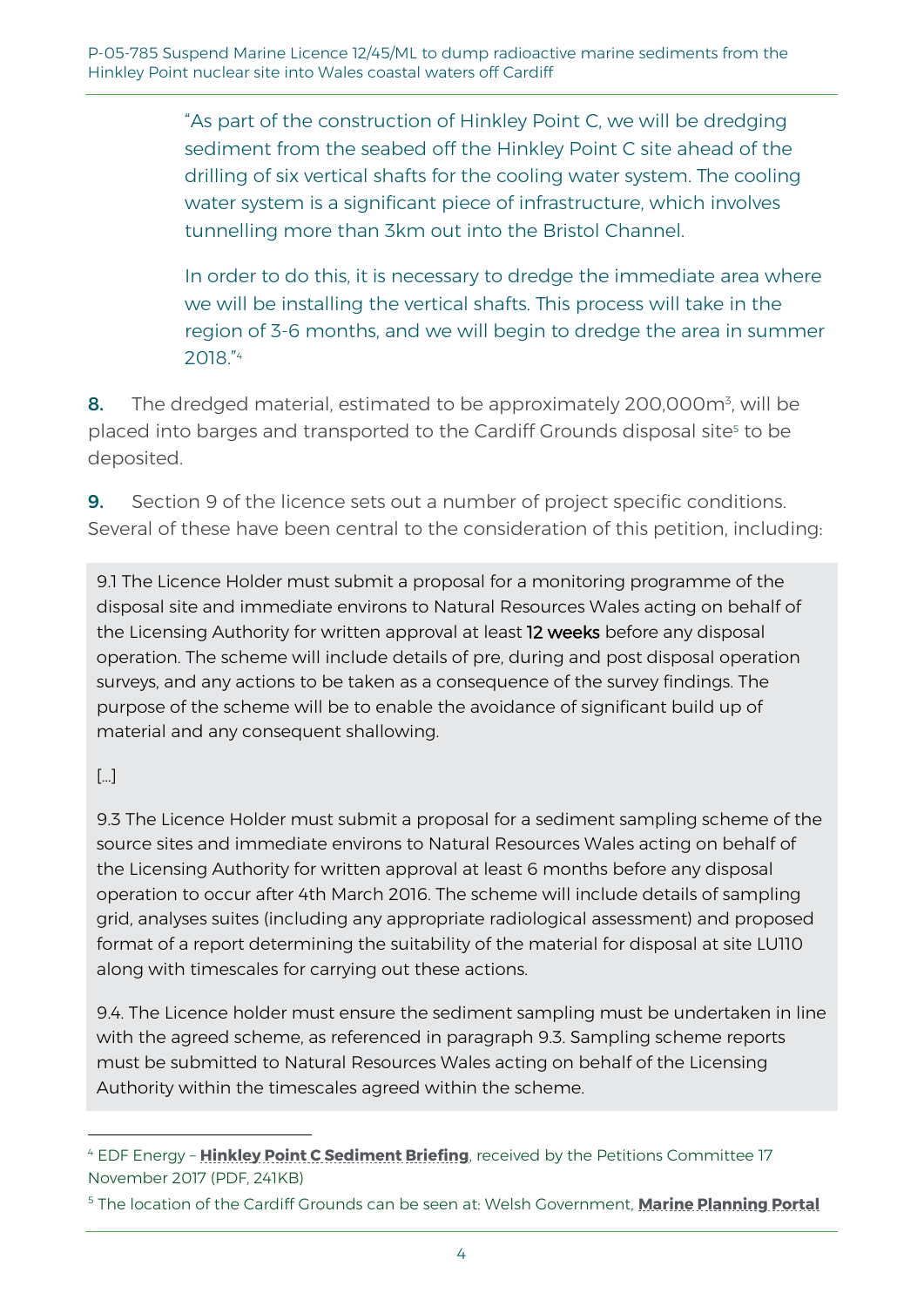9.5. The Licence Holder must ensure that no material is deposited after 4th March 2016 without written confirmation from NRW, acting on behalf of the Licensing Authority, that they are satisfied the material is suitable for deposit at site LU110.

#### Marine Licensing

10. The key legislation covering the marine licensing regime is contained within Part 4 of the Marine and Coastal Access Act 2009 (the Marine Act).<sup>6</sup> Under Section 66 of the Marine Act, licensable marine activities include:

**Depositing any substance or object, in the sea or on or under the sea** bed, from:

Any vehicle, vessel, aircraft or marine structure;

- Any container floating in the sea; or
- Any structure on land constructed or adapted wholly or mainly for the purpose of depositing solids in the sea.
- Use a vehicle, vessel, aircraft, marine structure or floating container to remove any substance or object from the sea bed; and
- Carry out any form of dredging, whether or not involving the removal of any material from the sea or sea bed.

11. Welsh Ministers are the licensing authority for Welsh waters. The operation of marine licensing in the inshore region was delegated to Natural Resources Wales (NRW) in April 2013, via the Marine Licensing (Delegation of Functions) (Wales) Order 2013.<sup>7</sup> Prior to the creation of NRW, marine licensing was administered by the Welsh Government's Marine Consents Unit.

12. When determining an application, Section 69 of the Marine Act sets out that the licensing authority must have regard to:

- (1a) The need to protect the environment,
- (1b) The need to protect human health,
- (1c) The need to prevent interference with legitimate uses of the sea,

and such other matters the authority thinks relevant.

<sup>6</sup> *[Marine and Coastal Access Act 2009](http://www.legislation.gov.uk/ukpga/2009/23/contents)*

<sup>7</sup> **[Marine Licensing \(Delegation of Functions\) \(Wales\) Order 2013](http://www.legislation.gov.uk/wsi/2013/414/pdfs/wsi_20130414_mi.pdf)**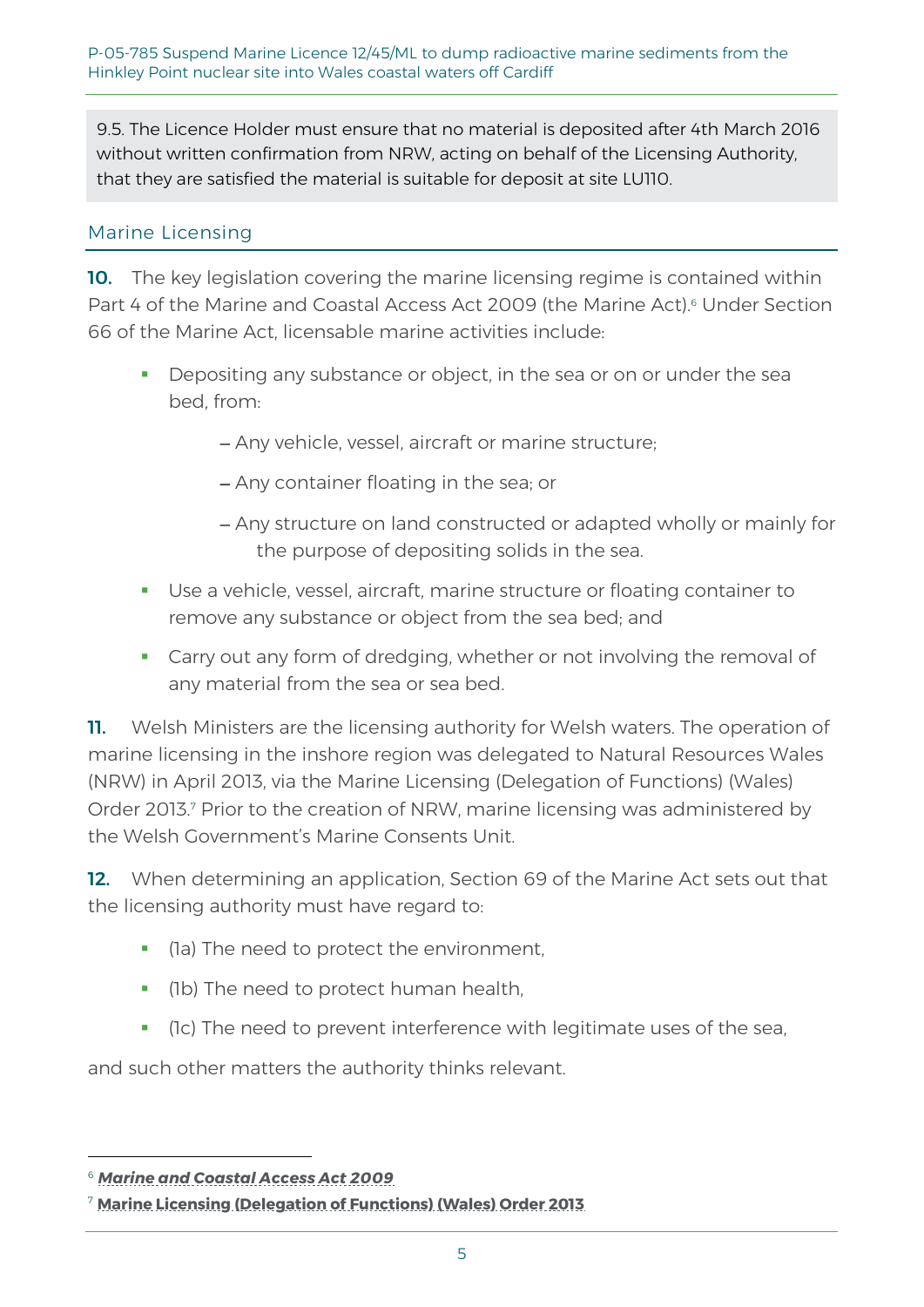P-05-785 Suspend Marine Licence 12/45/ML to dump radioactive marine sediments from the Hinkley Point nuclear site into Wales coastal waters off Cardiff

13. With respect to 1c, the licensing authority may carry out an Environmental Impact Assessment under the Marine Works (Environmental Impact Assessment) Regulations 2007 (as amended)<sup>8</sup> and Habitat Regulations Assessment under the Conservation of Habitats and Species Regulations 2010.<sup>9</sup> In the absence of a marine plan for Wales, a draft of which was recently the subject of a public consultation, regard must be given to the UK Marine Policy Statement.<sup>10</sup> Activities must also be compliant with, inter alia, the European Marine Strategy Framework Directive<sup>n</sup> and the European Water Framework Directive.<sup>12</sup>

#### The role of Welsh Ministers

14. Whilst marine licensing is the delegated responsibly of NRW, legislation does contain powers for Welsh Ministers.

15. In England, under the Marine Licensing (Delegation of Functions) (Amendment) Order 2015*,* a licensing application can be called-in by the Secretary of State.<sup>13</sup> Such a call-in (recovery) process does not exist within the Welsh Delegation Order.

16. Section 72 of the Marine Act provides a procedure for "varying, suspending or revoking" a licence. There are numerous grounds for suspension of a licence to include where there has been a change in circumstances relating to the environment or human health (3a), or because of an increase in scientific knowledge relating to either of those two matters (3b). Section 102 of the Marine Act allows the enforcement authority (Welsh Ministers) to issue a notice to stop activity, subject to satisfying a number of criteria.

17. Section 100 of the Marine Act gives a specific direction making power to Welsh Ministers as the licensing authority with regards to performance of delegated functions under the Act. Article 11 of the Natural Resources Body for Wales (Establishment) Order 2012 gives the Welsh Ministers a general power to direct NRW as to the exercise of its functions<sup>14</sup>

<sup>8</sup> **[Marine Works \(Environmental Impact Assessment\) Regulations 2007](http://www.legislation.gov.uk/uksi/2007/1518/made)**

<sup>9</sup> **[The Conservation of Habitats and Species Regulations](http://www.legislation.gov.uk/uksi/2010/490/contents/made) 2010**

<sup>10</sup> **[UK Marine Policy Statement,](https://www.gov.uk/government/publications/uk-marine-policy-statement)** UK Government, September 2011

<sup>11</sup> **[Marine Strategy Framework Directive](http://ec.europa.eu/environment/marine/eu-coast-and-marine-policy/marine-strategy-framework-directive/index_en.htm)**

<sup>12</sup> **[Water Framework Directive](http://ec.europa.eu/environment/water/water-framework/index_en.html)**

<sup>&</sup>lt;sup>13</sup> [Marine Licensing \(Delegation of Functions\) \(Amendment\) Order 2015](http://www.legislation.gov.uk/uksi/2015/1674/contents/made)

<sup>&</sup>lt;sup>14</sup> [Natural Resources Body for Wales \(Establishment\) Order 2012](http://www.legislation.gov.uk/wsi/2012/1903/body/made)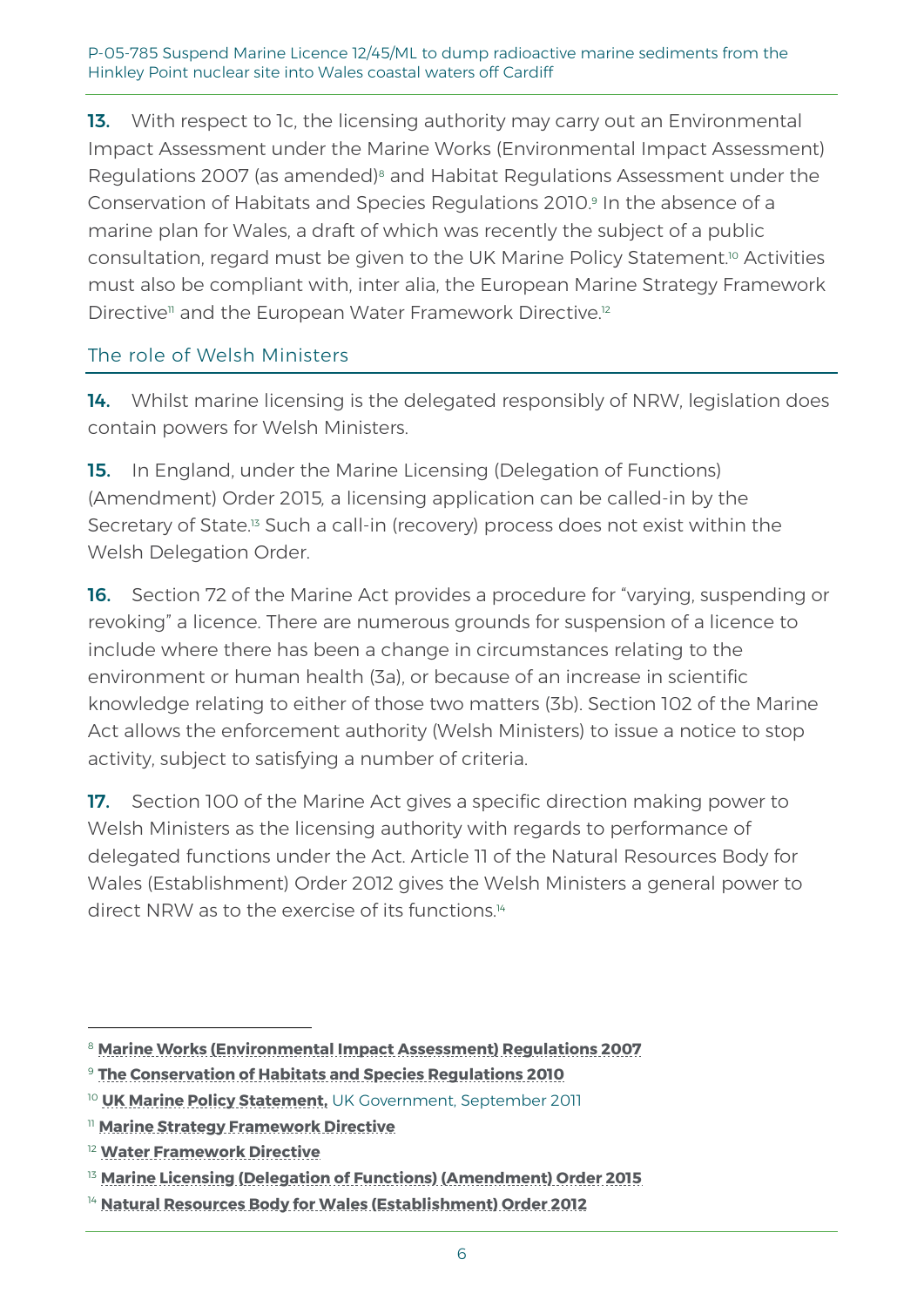P-05-785 Suspend Marine Licence 12/45/ML to dump radioactive marine sediments from the Hinkley Point nuclear site into Wales coastal waters off Cardiff

## 3. Timeline of consideration by the Committee

**18.** The Committee considered the petition for the first time on 21 November 2017. A submission by the petitioner summarised the petition's aims:

> "The Campaign to re–assess the decision to permit the disposal of 300,000 tonnes of radioactively contaminated sediment at the Cardiff Grounds disposal site is concerned that the environmental and human health (dose) risks from the proposed disposal have not been adequately researched and that any conclusions based on the current incomplete data, are unreliable." 15

19. The Committee also considered a response to the petition from the Cabinet Secretary for Environment and Rural Affairs, Lesley Griffiths AM. The Cabinet Secretary expressed her concern about the public perception of this issue and provided a written statement she had issued on 29 September. This noted that the purpose of the licence is not for the disposal of nuclear waste and provided detail about the background to marine licensing and this licence specifically.<sup>16</sup>

20. In her letter to the Petitions Committee, the Cabinet Secretary also stated that the conditions of the licence required sampling and testing of the material to be disposed of and that further approval was required from NRW before any disposal could take place. She emphasised that the material would only be disposed of if the results of that sampling meant that the material was considered safe and suitable for disposal.<sup>17</sup>

21. The Committee also considered a letter that had recently been sent by the Chair of the Climate Change, Environment and Rural Affairs (CCERA) Committee to NRW<sup>18</sup> , following a presentation that Committee had received from EDF Energy. The letter asked a number of detailed questions of NRW and, as a result, the Petitions Committee agreed to await a copy of NRW's response. The Petitions Committee also agreed, in light of the significant degree of public concern expressed through the petition, to invite the petitioner to give oral evidence at the next available meeting.

<sup>&</sup>lt;sup>15</sup> **[Petitioner to the Committee](http://www.senedd.assembly.wales/documents/s68543/13.11.17%20Correspondence%20-%20Petitioner%20to%20the%20Committee.pdf)**, 13 November 2017 (PDF, 38KB)

<sup>&</sup>lt;sup>16</sup> [Written Statement by the Cabinet Secretary for Environment and Rural Affairs](http://gov.wales/about/cabinet/cabinetstatements/2017/marinelicencehinkleypoint/?lang=en), 29 September 2017

<sup>17</sup> **[Cabinet Secretary for Environment and Rural Affairs to the Committee](http://www.senedd.assembly.wales/documents/s68510/26.10.17%20Correspondence%20Cabinet%20Secretary%20for%20Environment%20and%20Rural%20Affairs%20to%20the%20Chair.pdf)**, 24 October 2017 (PDF, 505KB)

<sup>&</sup>lt;sup>18</sup> The Chair of the Climate Change, Environment and Rural Affairs Committee to Natural **[Resources Wales](http://www.senedd.assembly.wales/documents/s68687/13.11.17%20Correspondence%20-%20The%20Chair%20of%20the%20Climate%20Environment%20and%20Rural%20Affairs%20Committee%20to%20Natur.pdf)**, 13 November 2017 (PDF, 182KB)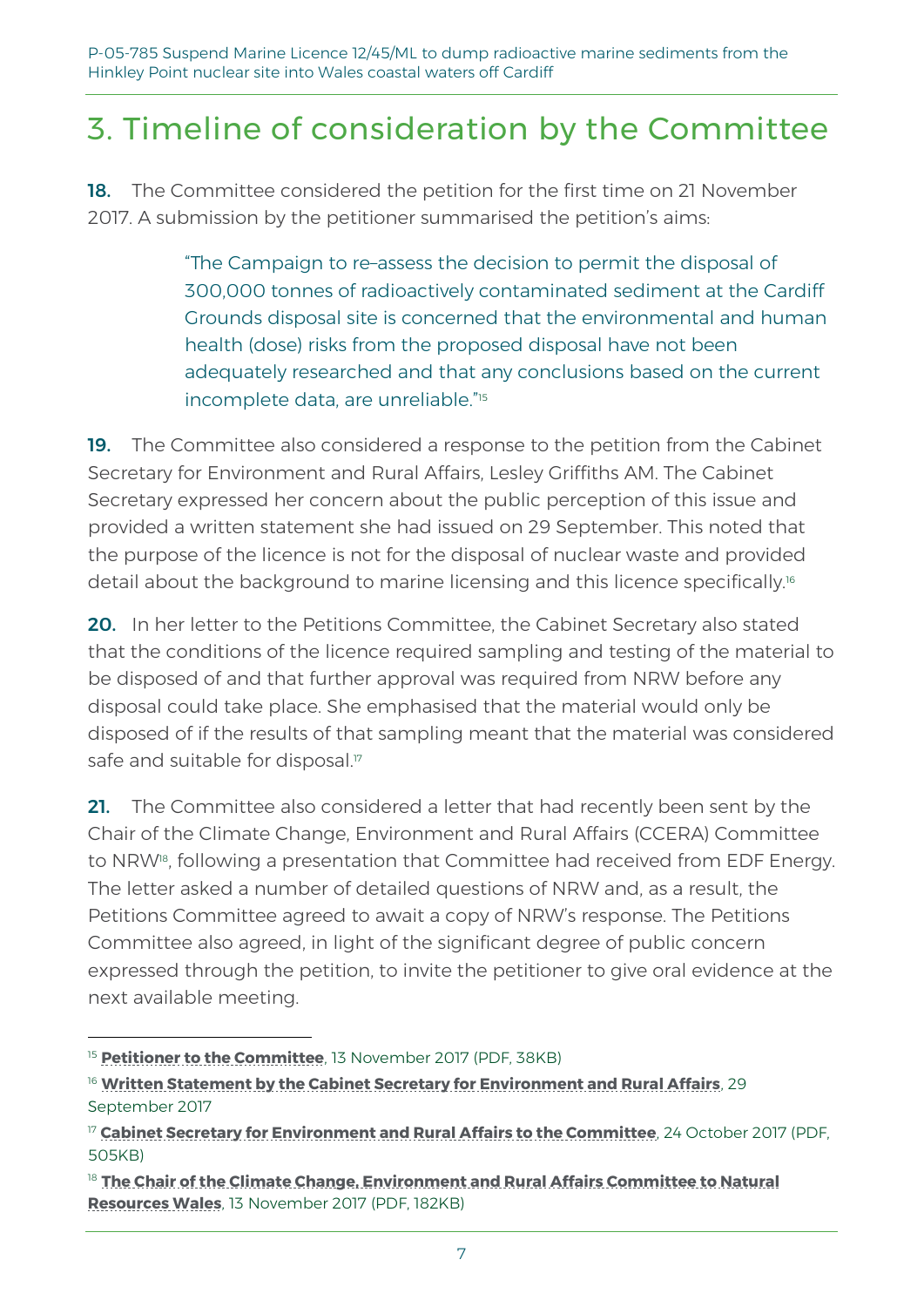22. The evidence session with the petitioner was held on 5 December 2017. At the same meeting the Committee took oral evidence from EDF Energy, having received a request for an opportunity to do so from the company.

23. The Committee took oral evidence from NRW and Cefas at a meeting on 9 January 2018. Following this, the Committee wrote to NRW on 12 January 2018 to make several recommendations and request additional information.

24. Subsequently the Committee considered further written submissions, including responses from NRW, at meetings held on 6 February and 17 April 2018, leading to the publication of this report.

**25.** The rest of this report summarises the evidence received by the Committee.

# 4. The evidence received by the Petitions Committee

## 4. 1. The material

26. The concerns behind the petition primarily centre upon the contents of the material to be dredged and disposed of. The petition was driven by concern that the sediment had not been tested sufficiently and a suggestion that it is:

> "[…] contaminated by radioactive waste discharged to sea over 50+ years of operations at the Hinkley site." 19

27. Giving evidence to the Committee, EDF sought to refute this and other statements that had been made about the content of the sediment:

> "It has been referred to, inaccurately, as radioactive, nuclear and toxic waste, and that there may be risks to human health or the environment. The petition also claims that the testing is insufficient.

I want to be completely clear today: all these claims are wrong, alarmist, and go against all internationally accepted scientific evidence. It is not radioactive and it poses no threat to human health or the environment. We know this because we have tested it independently three times using world-leading equipment to highly conservative standards. These standards are supported by Natural Resources Wales, Public Health Wales, the Environment Agency, the Centre for

<sup>&</sup>lt;sup>19</sup> Petition text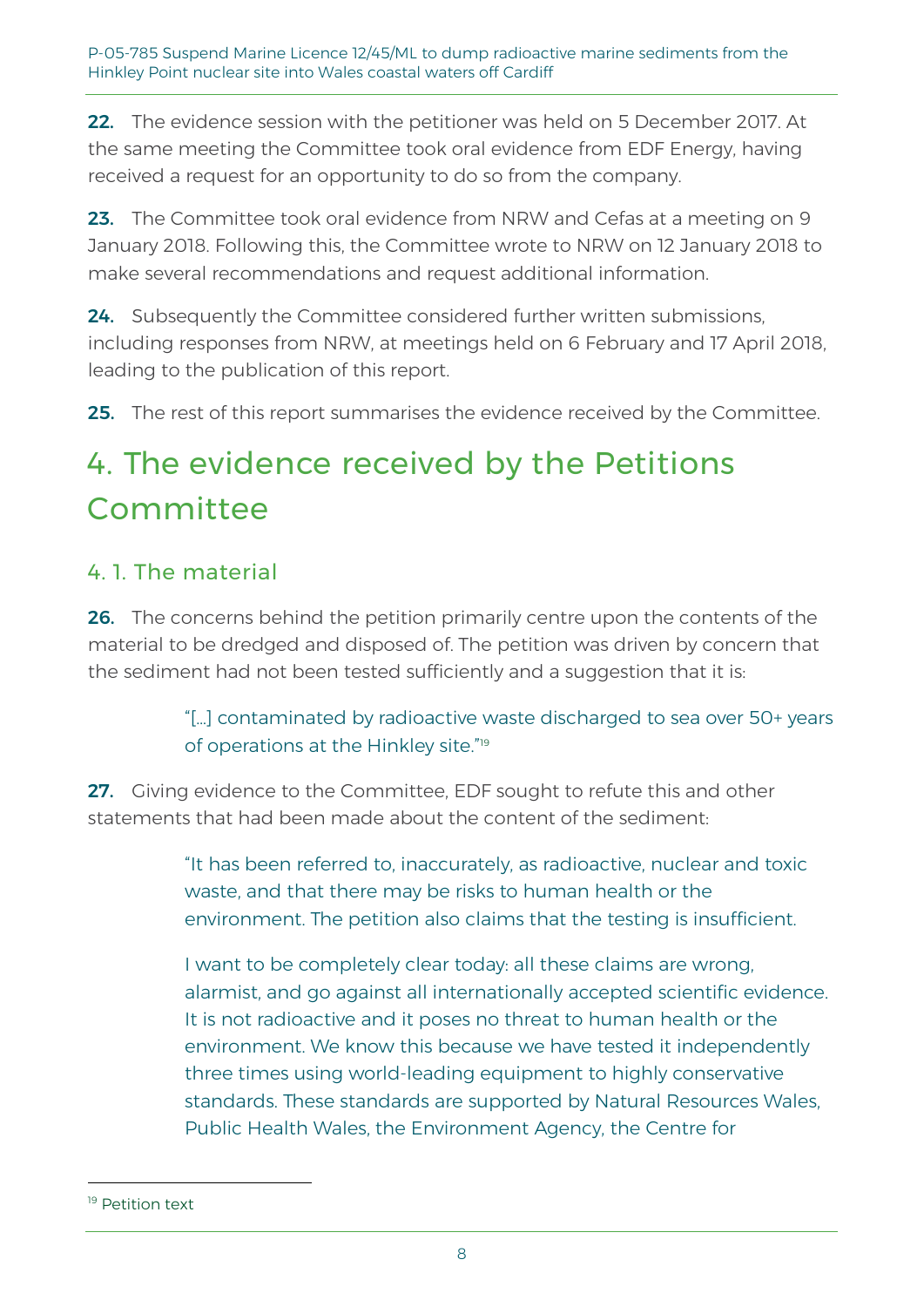Environment, Fisheries and Aquaculture Science, the UK Government and the United Nations."

The petition fundamentally challenges the expertise of all these organisations. It takes issue with internationally accepted scientific practice, applied by international organisations and leading research and academic institutions. I would urge the committee to look at the scientific facts and the rigorous testing and licensing process we've been through." 20

28. Written evidence received from EDF stated that:

"The sediment we and others are dredging in the Bristol Channel is typical of the sediment found anywhere in the Bristol Channel, and as such it is no different to the sediment already at the Cardiff Grounds. It is not classed as radioactive under UK law and poses no threat to human health or the environment."<sup>21</sup>

29. The company also stated that the levels of radioactivity found in the sediment are:

> "[…] predominantly naturally occurring (over 80%), with a small amount of artificial radioactivity, which will have originated from legacy discharges from hospitals, medical isotope manufacturing facilities (including those formerly based in Cardiff) and nuclear facilities. Whether the radioactivity is naturally occurring or artificial this has no impact on how it interacts with the human environment.

 $\lceil \cdot \cdot \rceil$ 

-

Taking the naturally occurring and artificial radioactivity together, the levels are so low they pose no danger to human health or the environment." 22

## 4. 2. Sampling and testing

30. Much of the discourse and debate during the Committee's consideration of the petition has related to the sampling, testing and analysis of the sediment.

<sup>20</sup> Record of Proceedings – **[5 December 2017](http://record.assembly.wales/Committee/4370#C42196)**, para. 137-8

<sup>21</sup> EDF Energy – **[Hinkley Point C Sediment Briefing](http://www.senedd.assembly.wales/documents/s69277/Hinkley%20Point%20C%20Sediment%20Briefing%20-%20EDF%20Energy.pdf)**, received by the Petitions Committee 17 November 2017 (PDF, 241KB)

<sup>22</sup> EDF Energy – **[Hinkley Point C Sediment Briefing](http://www.senedd.assembly.wales/documents/s69277/Hinkley%20Point%20C%20Sediment%20Briefing%20-%20EDF%20Energy.pdf)**, received by the Petitions Committee 17 November 2017 (PDF, 241KB)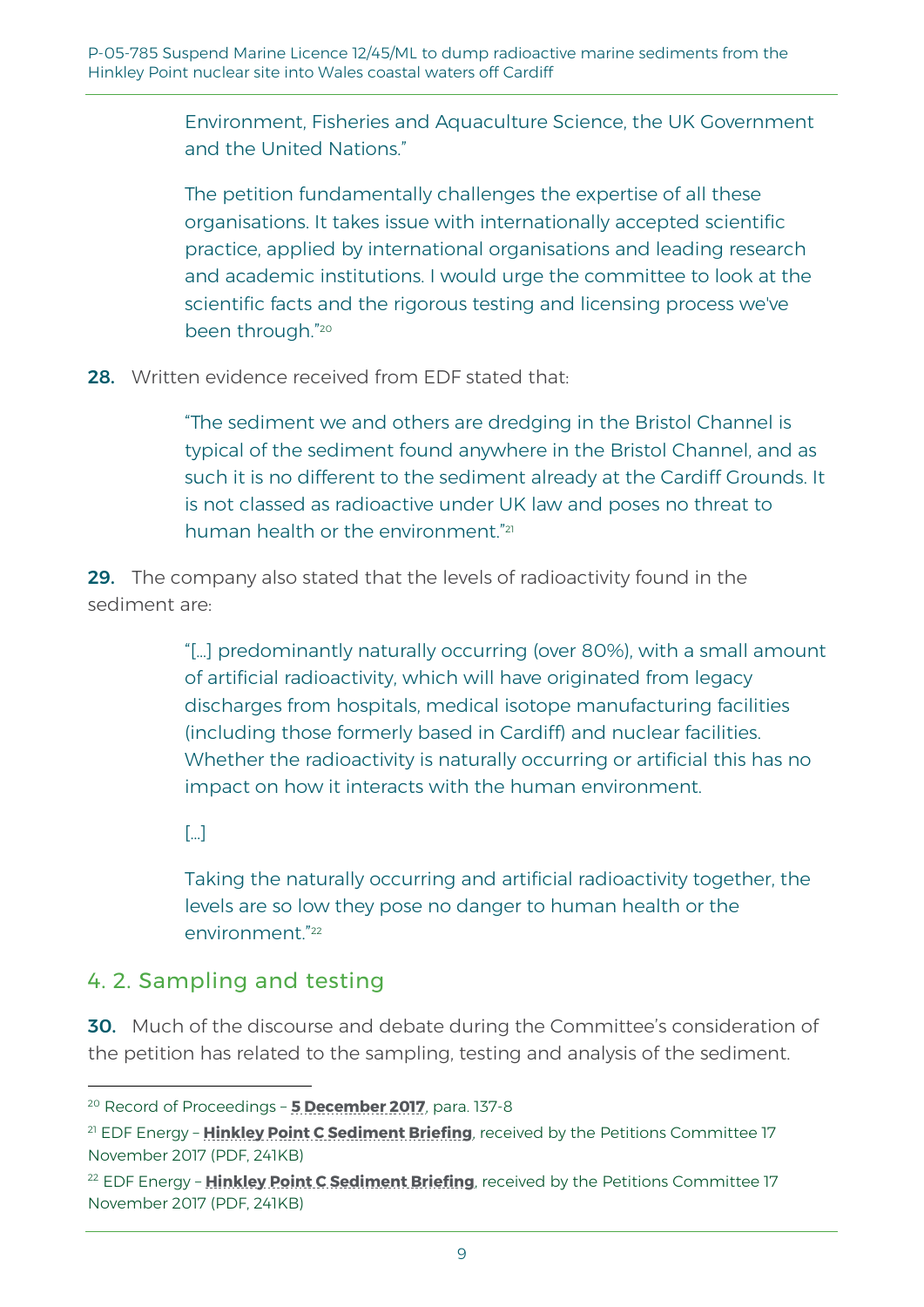**31.** Evidence the Committee has received from EDF. NRW and Cefas has detailed the sampling and testing regime followed in relation to the application and determination of the licence.<sup>23</sup> EDF described the process as following "a highly conservative, internationally recognised (International Atomic Energy Agency) assessment methodology" and provided details about this:

> "The methodology conservatively assumes a member of the public spends around four hours per day every day on the shore near the Cardiff Grounds and consumes 50 kg of fish and 15 kg of crustacean and molluscs every year, all sourced from near the Cardiff Grounds. Exposure to the radioactivity in the sediment is also considered from inhaling any sediment that may accumulate on the shore.

#### $\lceil \cdot \cdot \rceil$

Taking account of the natural and artificial radioactivity together, the dose received would be equivalent to:

- Eating 20 bananas each year (bananas contain potassium-40, a naturally occurring radionuclide)
- 10,000 times less than an airline pilot's annual dose
- The 750 times less than the average dose received by a resident of Pembrokeshire (due to Radon)

## […]

1

This is an infinitesimally small level of exposure to radiation, far below the threshold requiring a more detailed assessment or even close to approaching a radiation dose that could impact human health or the environment." 24

32. The petitioner has challenged the conclusions of the testing on a number of grounds, which are outlined in the following sections. Overall, this amounts to a contention that the testing has:

> "[…] failed to provide sufficient, coherent, conclusive and precise scientific data for the assessment of radiological impacts to the

<sup>23</sup> For example, on page 3 of the **[Hinkley Point C Sediment Briefing](http://www.senedd.assembly.wales/documents/s69277/Hinkley%20Point%20C%20Sediment%20Briefing%20-%20EDF%20Energy.pdf)** supplied by EDF Energy and expanded upon during oral evidence sessions with EDF, NRW and Cefas.

<sup>24</sup> EDF Energy – **Hinkley Point [C Sediment Briefing](http://www.senedd.assembly.wales/documents/s69277/Hinkley%20Point%20C%20Sediment%20Briefing%20-%20EDF%20Energy.pdf)**, received by the Petitions Committee 17 November 2017 (PDF, 241KB)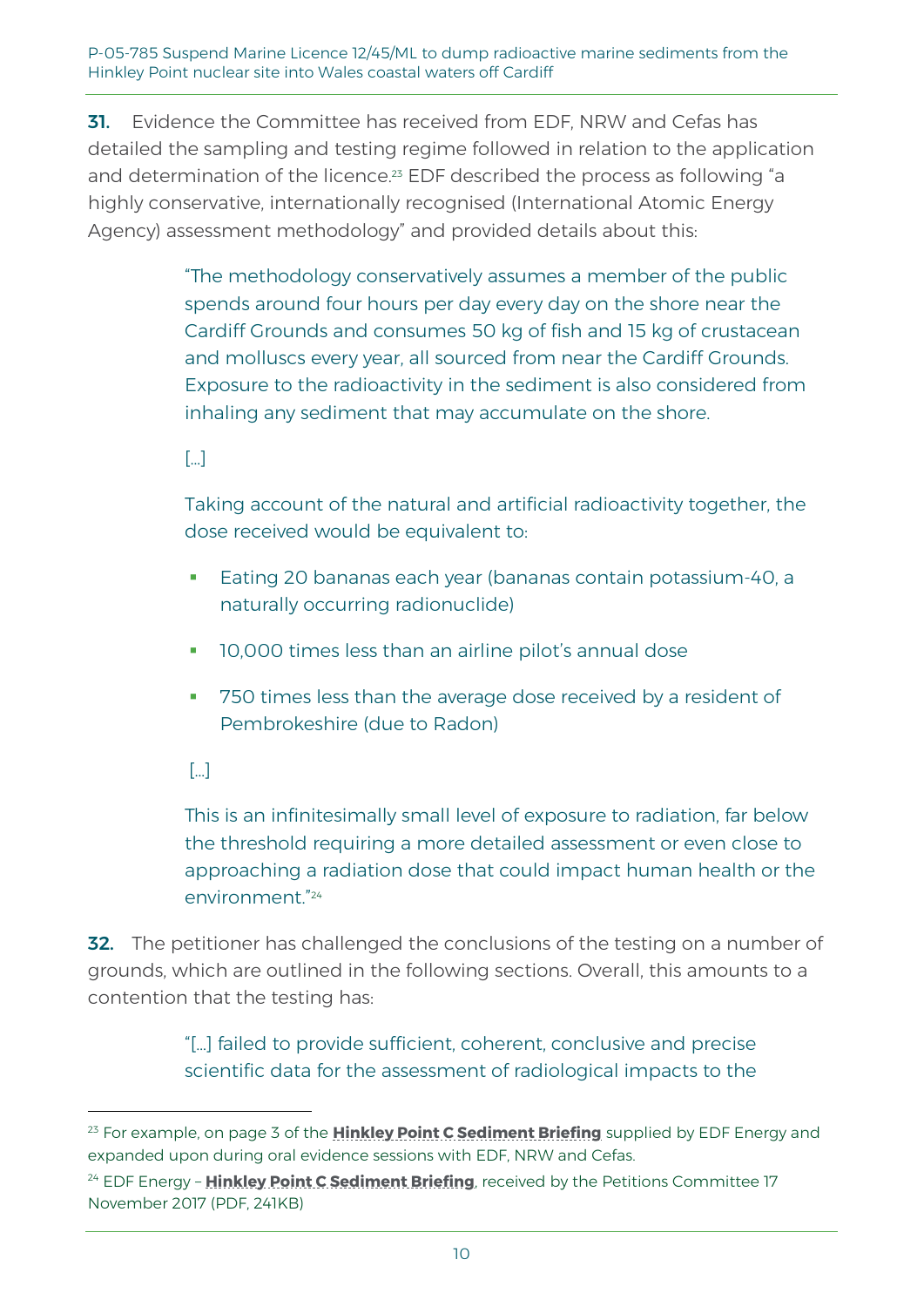inhabitants and users / stakeholders of the south Wales inshore waters and coastal zone." 25

The types of radiation tested for

33. One of the central concerns is the range and type of radioactivity that has been tested for. The petitioner has stated that the reported results of sampling analysis indicates that only a small range of radiation has been tested for:

> "[…] [a]cross the three surveys, only 3 of the 50+ Hinkley derived radionuclides known to have been discharged into the Bridgwater Bay sedimentary environment have been analysed for." 26

**34.** NRW told the Committee that the 2013 report they had contracted Cefas to produce as part of the marine licence determination process covered a full range of gamma-emitting radionuclides:

> "Samples were collected and analysed by gamma-ray spectroscopy to determine the levels of gamma emitting radionuclides (both manmade and naturally occurring) and results were reported for Am-241, Co-60, Cs-137, K-40, Ra-226, Th-232, U-238. In addition to these, the Am-241 data was used to derive estimates for Pu-239,240, Pu-241 and Pb-210. The activities of these alpha-emitting radionuclides were included in the same assessment." 27

**35.** EDF had informed the CCERA Committee that the technique used would detect all man-made radionuclides present, as well as those that are naturally occurring:

> "The analysis techniques used detect the presence of alpha, beta and gamma emitting radionuclides, rather than just testing for a few select radionuclides. Simply put, if a radionuclide is present it will be detected by the testing equipment."<sup>28</sup>

<sup>25</sup> **[Petitioner to the Committee](http://www.senedd.assembly.wales/documents/s74039/13.03.18%20Correspondence%20-%20Petitioner%20to%20the%20Committee.pdf)**, 13 March 2018 (PDF, 482KB)

<sup>26</sup> **[Petitioner to the Committee](http://www.senedd.assembly.wales/documents/s70513/02.01.18%20Correspondence%20-%20Petitioner%20to%20the%20Committee.pdf)**, 2 January 2018 (PDF, 407KB)

<sup>27</sup> **[NRW to Chair of CCERA Committee](http://www.senedd.assembly.wales/documents/s69281/21.11.2017%20Correspondence%20-%20Chair%20of%20NRW%20to%20Chair%20of%20CCERA%20Disposal%20of%20dredged%20sediment%20at%20sea.pdf)**, 21 November 2017 (PDF, 224KB)

<sup>&</sup>lt;sup>28</sup> EDF Energy - **[Hinkley Point C Sediment Briefing](http://www.senedd.assembly.wales/documents/s69277/Hinkley%20Point%20C%20Sediment%20Briefing%20-%20EDF%20Energy.pdf)**, received by the Petitions Committee 17 November 2017 (PDF, 241KB)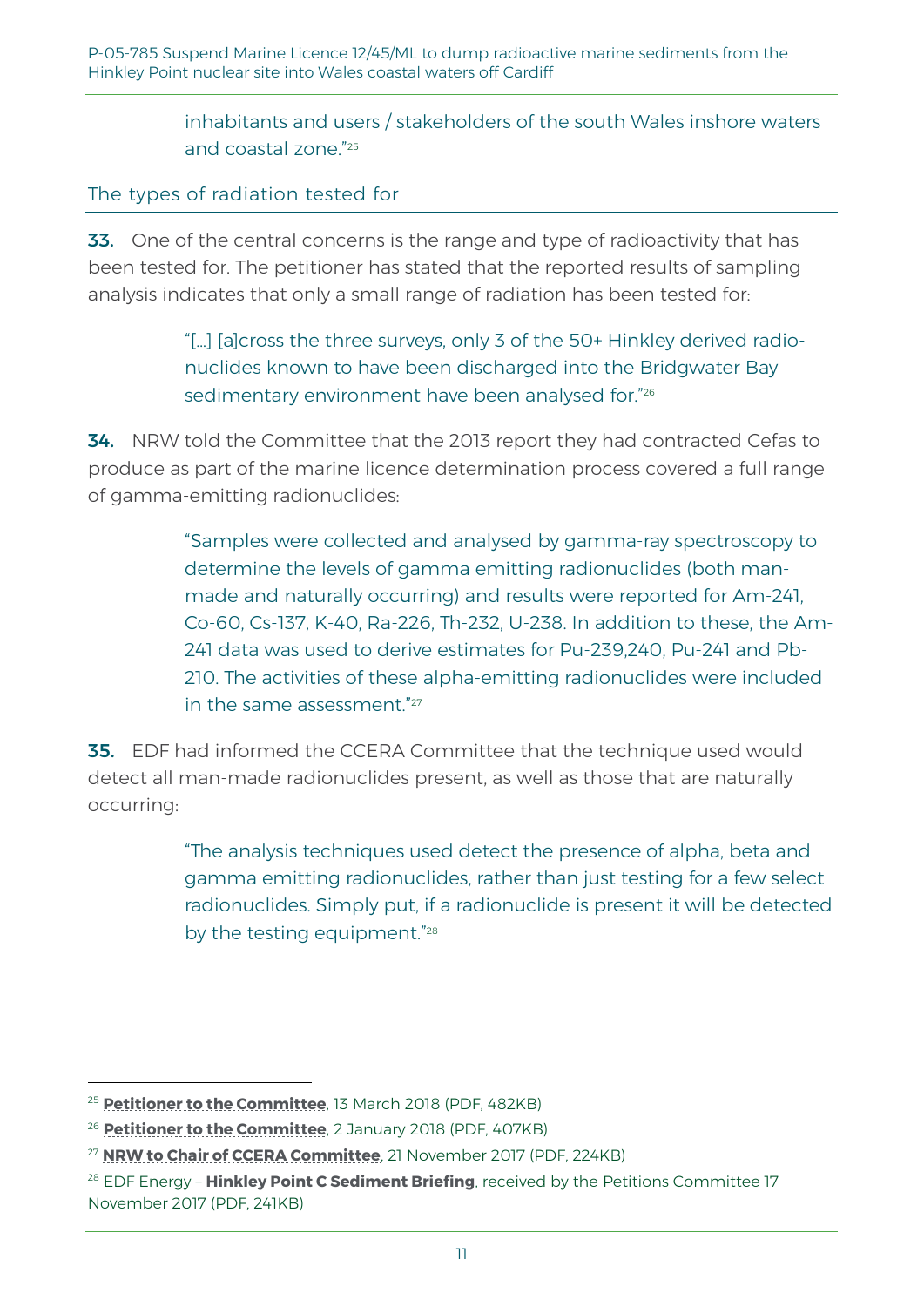**36.** Cefas, who carried out the testing, also described the process<sup>29</sup> when the petitioner's point about testing only having been carried out on three radionuclides was put to them:

> "That's not correct. We've reported three or four. The gamma spectrometry analyses all of the gamma-emitting radionuclides, so things like iron-59, manganese-54—all of those—but they would be below the detection limit. There is no point in doing a dose coefficient of a less than value that then results in no dose, so we only specifically report those radionuclides that are radio-sensitive and likely to give a dose. We analyse all gamma-emitting radionuclides." 30

37. Cefas emphasised that the "dose" calculation is a more important measure of risk from radioactivity than the presence of specific radionuclides themselves:

> "[…] in terms of the radiological significance, it's not the number of nuclides nor the activities, it's the impact of those in terms of risk, which we call 'dose'. We have to convert that concentration into a dose unit and this is all agreed internationally as to how we do this, using dose coefficients. When we do the assessment, we look at the most radiologically significant radionuclides that are going to give the most significant dose. So, the assessment in total is not on the radionuclides that are present, per se; it's on the effect of dose. That is the internationally agreed way of doing it."<sup>31</sup>

38. NRW also referred to the "dose" calculation and the fact that this had found that radiation was *de minimis* as crucial in the decision to award the licence:

> "The Cefas report concluded the total radiation doses to individual members of the public and (dredging) crew, and collective doses, were within de-minis criteria using assessment methodology developed by IAEA. The results of which were reviewed by NRW with support from the Environment Agency to support our decision to issue a marine licence. […]

> Our radioactive substances regulation specialist was also consulted on the 2013 radiological assessment. The specialist liaised with Environment Agency's lead regulator for Hinkley. Both agreed that the

<sup>&</sup>lt;sup>29</sup> A full description of the process used was provided by Dr Kins Leonard of Cefas during an oral evidence session: Record of Proceedings – **[9 January 2018](http://record.assembly.wales/Committee/4521#C48331)**, paras. 325-330

<sup>30</sup> Record of Proceedings – **[9 January 2018](http://record.assembly.wales/Committee/4521#C48078)**, para. 333

<sup>31</sup> Record of Proceedings – **[9 January 2018](http://record.assembly.wales/Committee/4521#C47507)**, para. 196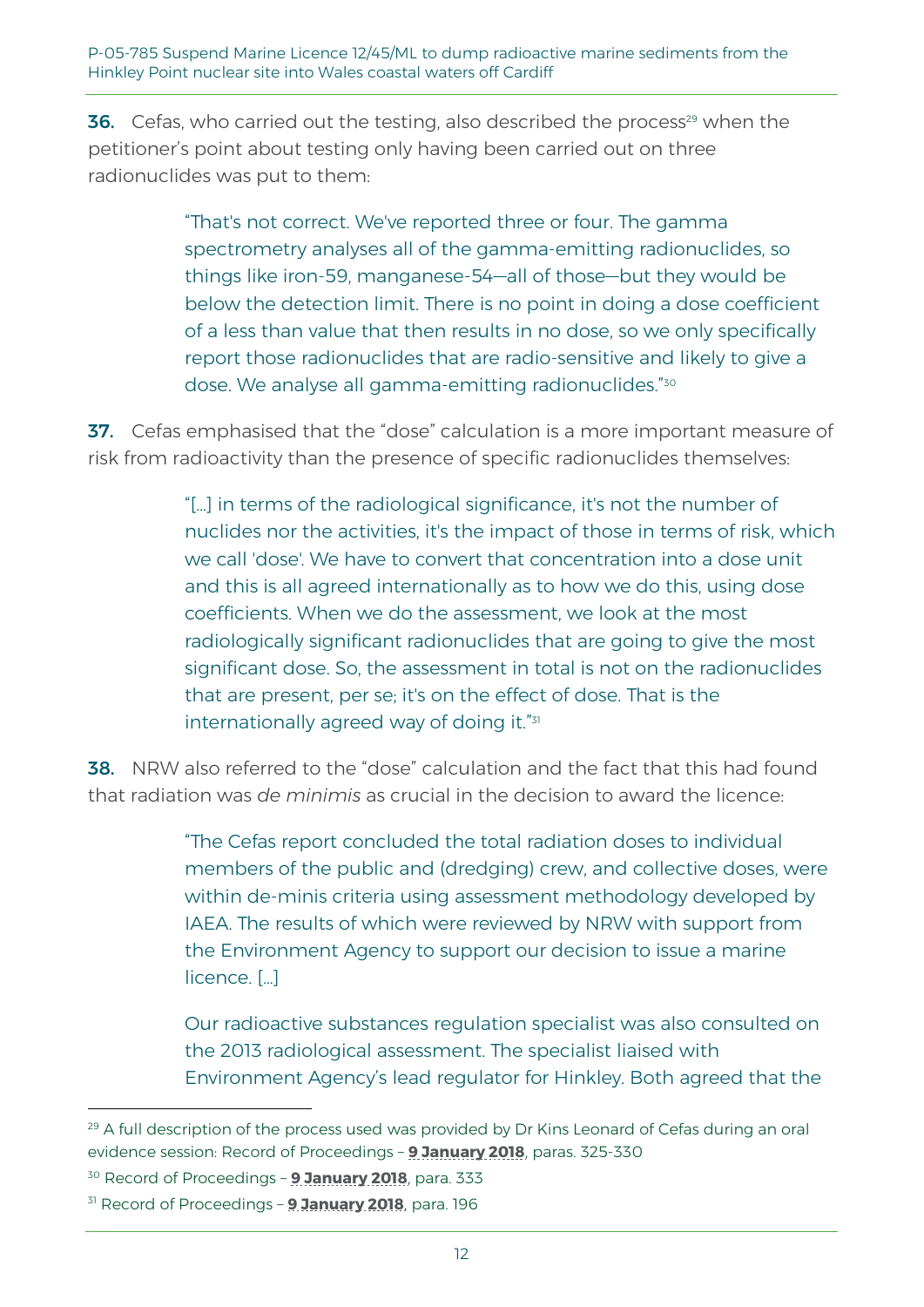#### Cefas report was an adequate assessment of the radiological impacts and agreed with its conclusion." 32

39. However, the application of the *de minimis* criteria in this context has been questioned. For example, Friends of the Earth, Barry and Vale have claimed that these criteria were developed by the IAEA for disposal at sea and that they are not suitable in the context of an estuary.<sup>33</sup>

40. Some of the initial dispute in relation to the safety (or not) of the material could therefore have been caused by the way in which the results had been reported. The three radionuclides reported were those that returned results above a minimum threshold. This approach would also have reported other radionuclides had they been present in significant enough values:

## "[…] the data that give the raw results, include all of the gammaemitting radionuclides, which are analysed and determined. Obviously, they're all less-than values, which are not in the report." 34

41. In response to this misunderstanding, the Committee put it to NRW and Cefas that there may be value in ensuring that this was clear in future reporting. Cefas responded:

> "We can do that in the future, or we can make the comment that a list of other nuclides are below detection limits. I accept the point."<sup>35</sup>

42. The petitioner informed the Committee in December 2017 that his campaign had requested a copy of the results of the gamma spectrometry data produced by Cefas to seek to verify them. The petitioner informed the Committee that he had received this information during January 2018. <sup>36</sup> In a later update he stated that software compatibility problems had meant that the campaign had been unable to fully interrogate the data.<sup>37</sup>

43. However, additionally, the petitioner has suggested again that not all radionuclides released from the existing Hinkley Point nuclear power stations emit Gamma radiation, and would therefore not all be identified by the use of Gamma ray spectrometry:

<sup>32</sup> **[NRW to Chair of CCERA Committee](http://www.senedd.assembly.wales/documents/s69281/21.11.2017%20Correspondence%20-%20Chair%20of%20NRW%20to%20Chair%20of%20CCERA%20Disposal%20of%20dredged%20sediment%20at%20sea.pdf)**, 21 November 2017 (PDF, 224KB)

<sup>33</sup> **[Friends of the Earth, Barry & Vale to the Committee](http://www.senedd.assembly.wales/documents/s74842/16.04.18%20Correspondence%20-%20Friends%20of%20the%20Earth%20Barry%20Vale%20to%20the%20Chair.pdf)**, 16 April 2018 (PDF, 630KB)

<sup>34</sup> Record of Proceedings – **[9 January 2018](http://record.assembly.wales/Committee/4521#C47481)**, para. 211

<sup>35</sup> Record of Proceedings – **[9 January 2018](http://record.assembly.wales/Committee/4521#C48113)**, para. 335

<sup>36</sup> **[Petitioner to the Committee](http://www.senedd.assembly.wales/documents/s71725/31.01.18%20Correspondence%20-%20Petitioner%20to%20the%20Committee.pdf)**, 31 January 2018 (PDF, 29KB)

<sup>37</sup> **[Petitioner to the Committee](http://www.senedd.assembly.wales/documents/s74039/13.03.18%20Correspondence%20-%20Petitioner%20to%20the%20Committee.pdf)**, 13 March 2018 (PDF, 482KB)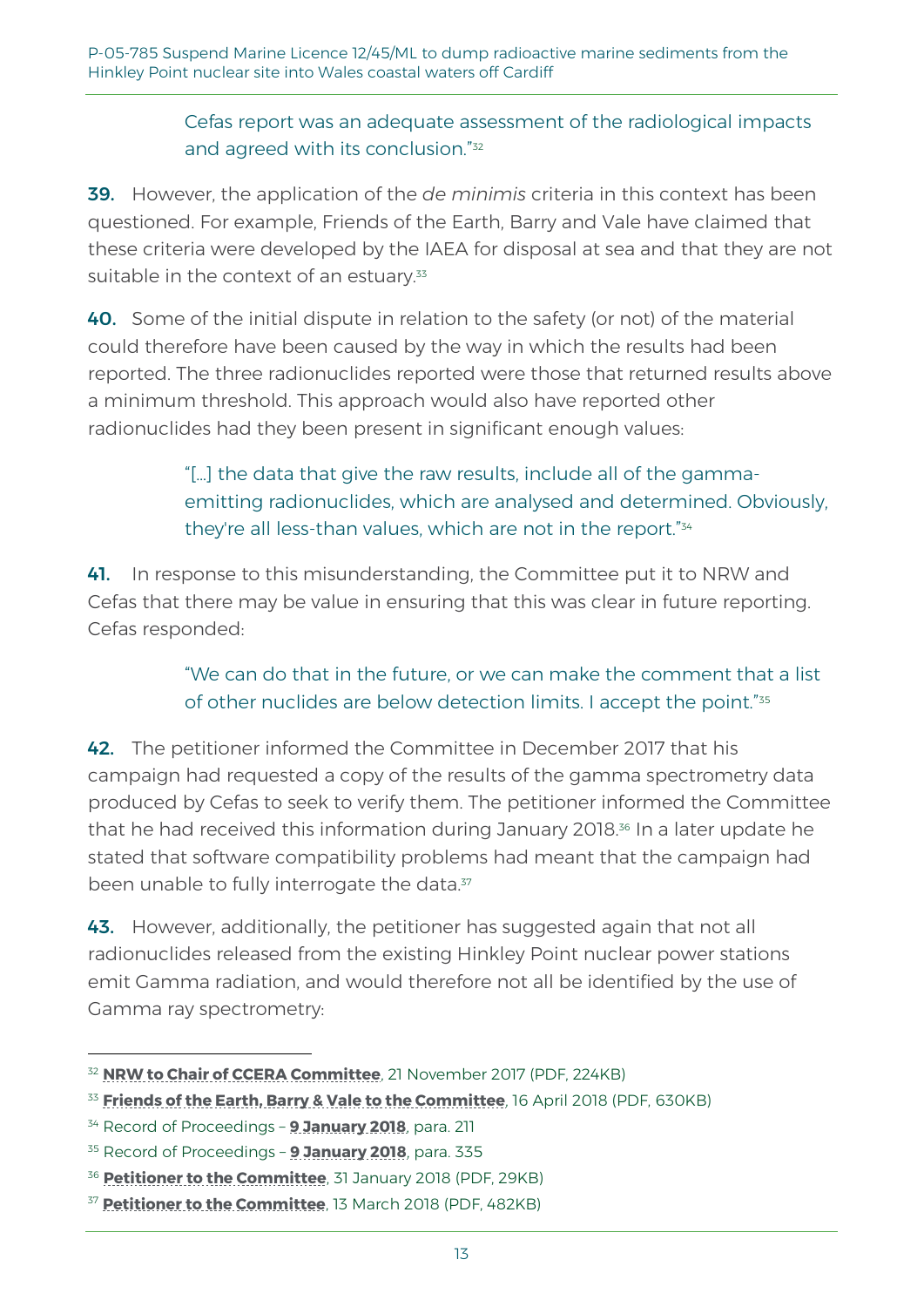"The Campaign notes that Gamma Spectrometry did not, and could not, identify the presence or concentrations of Plutonium in the Hinkley sediments.

The Campaign draws attention to the fact that CEFAS were compelled to use the 'derived estimate' process to conclude that average Plutonium content of the Hinkley sediments for all 3 surveys exceeded all of the 'positive' findings for Americium 241 recorded by Gamma Spectrometry. The Campaign concludes that this fact alone is evidence that Gamma Spectrometry cannot and has not identified ALL of the radio nuclides present in the sediments." 38

44. A report produced by the petitioner has stated that other non-Gamma emitting radionuclides would also not have been directly detected by the testing methodology used:

> "Non gamma emitters consist of a range of radio nuclides including a number of alpha and beta emitting Plutonium isotopes, Tritium (H3) and organically bound Tritium […], Strontium 90, Carbon 14, Phosphorus 32 and a number of others. These radio nuclides must be analysed by other means such as radiochemistry, alpha analysis or liquid scintillation counting for extremely low-energy beta emitters." 39

45. The Committee wrote to Cefas on 19 April 2018 to seek a response to these statements. In their response, Cefas confirmed that Gamma spectrometry analysis does not measure pure alpha- and beta-emitting radionuclides. They state that the "Internationally accepted guidelines" for radiologically assessing *de minimis* operate on a tiered approach. This means that:

> "Cefas initially undertakes a generic radiological assessment ("first tier") using the measured gamma-emitting radionuclide concentrations to determine a conservative level of risk from the gamma radionuclides (man-made and natural).

Conservative estimates are also calculated for alpha-emitting radionuclides (<sup>239,240</sup>Pu and <sup>241</sup>Pu, calculated from <sup>241</sup>Am measured data, and <sup>210</sup>Pb calculated from <sup>226</sup>Ra measured data) in the "first tier" assessment. Should the level of risk be determined as sufficient to have potential concern, furthermore detailed case specific assessments are undertaken.

<sup>38</sup> **[Petitioner to the Committee](http://www.senedd.assembly.wales/documents/s74039/13.03.18%20Correspondence%20-%20Petitioner%20to%20the%20Committee.pdf)**, 13 March 2018 (PDF, 482KB)

<sup>39</sup> **[Petitioner to the Committee](http://www.senedd.assembly.wales/documents/s74039/13.03.18%20Correspondence%20-%20Petitioner%20to%20the%20Committee.pdf)**, 13 March 2018 (PDF, 482KB)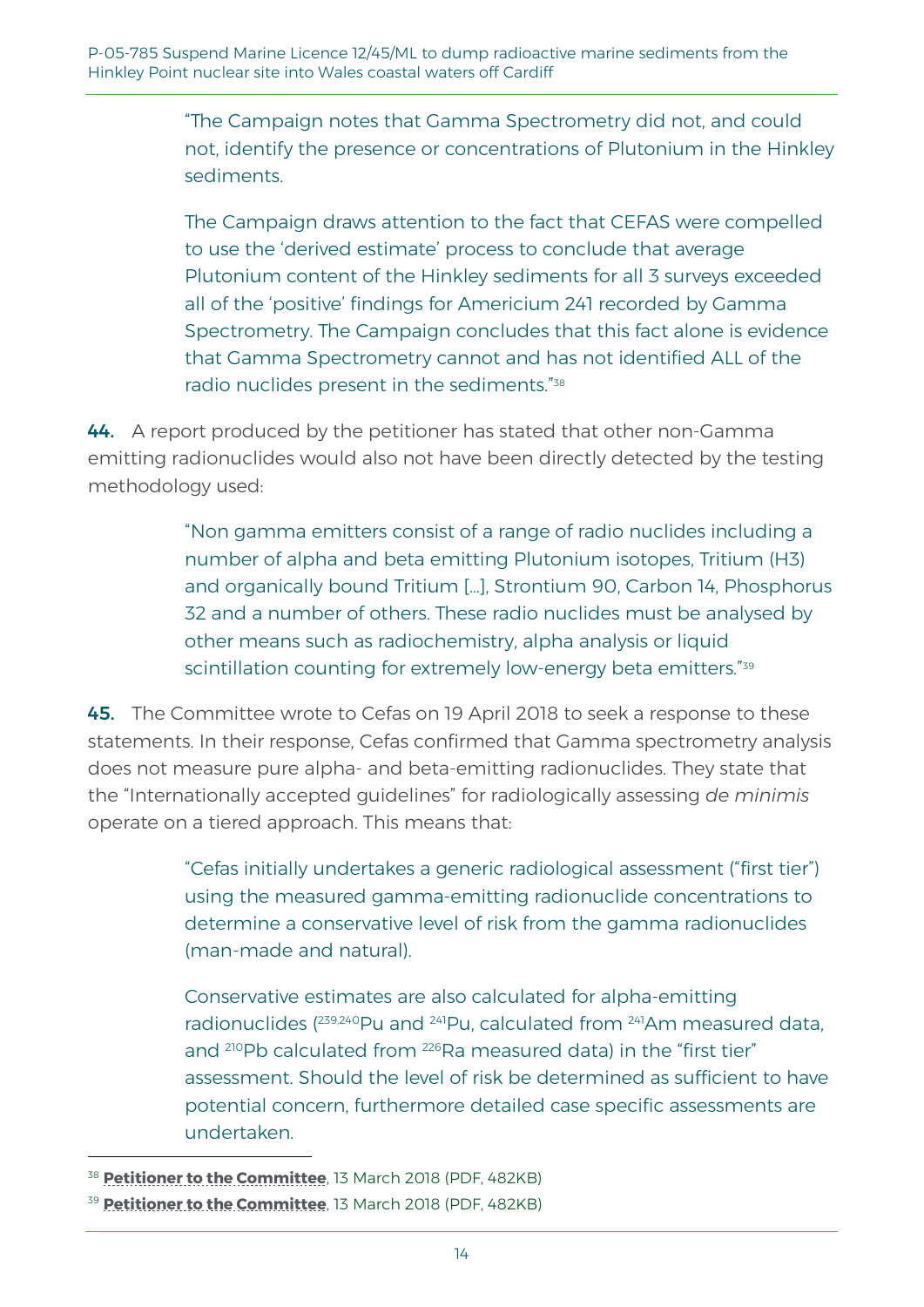Since the generic radiological assessment (first tier) procedure for sediment samples assessed from Hinkley Point indicated that doses received were well below the Internationally recommended limits, a subsequent more detailed case specific assessment was not necessary (including the measurement of alpha- and beta-emitting radionuclides)." 40

46. The petitioner argues that this approach is flawed. He states:

"Had Alpha analysis been deployed on the Hinkley sediments proposed for disposal at the Cardiff grounds site, the precise concentrations of alpha emitters in the sediments could have been quantified."41

47. Cefas has stated that it uses other methods, such as "radiochemistry separation method, followed by alpha counting" in other circumstances but that for "an initial generic radiological assessment, to determine '*de minimis*'" this was not required.<sup>42</sup>

48. The petitioner has also questioned the "counting times" element of the testing methodology and proposed that longer count times could have improved the accuracy of results:

> "The Campaign notes that Gamma Spectrometry 'counting' times deployed during the CEFAS analysis are reported as approximately 15 hour duration.

The Campaign references recent scientific studies which advise that research demonstrates that, for maximum efficiency of ID and quantification of lower level rates of radio activity concentration, count times exceeding 24 hours and up to 72 hours provide a far greater degree of identification and quantification accuracy." 43

#### Depth of sampling

-

49. A further, related, point raised during the Committee's consideration of the petition has been a perceived lack of sampling of the material at depth. This

<sup>40</sup> **[Cefas to the Committee](http://www.senedd.assembly.wales/documents/s75277/Correspondence%20-%20Cefas%20to%20the%20Chair%2030%20April%202018.pdf)**, 30 April 2018 (PDF, 433KB)

<sup>41</sup> **[Petitioner to the Committee](http://www.senedd.assembly.wales/documents/s74039/13.03.18%20Correspondence%20-%20Petitioner%20to%20the%20Committee.pdf)**, 13 March 2018 (PDF, 482KB)

<sup>42</sup> **[Cefas to the Committee](http://www.senedd.assembly.wales/documents/s75277/Correspondence%20-%20Cefas%20to%20the%20Chair%2030%20April%202018.pdf)**, 30 April 2018 (PDF, 433KB)

<sup>43</sup> **[Petitioner to the Committee](http://www.senedd.assembly.wales/documents/s74039/13.03.18%20Correspondence%20-%20Petitioner%20to%20the%20Committee.pdf)**, 13 March 2018 (PDF, 482KB)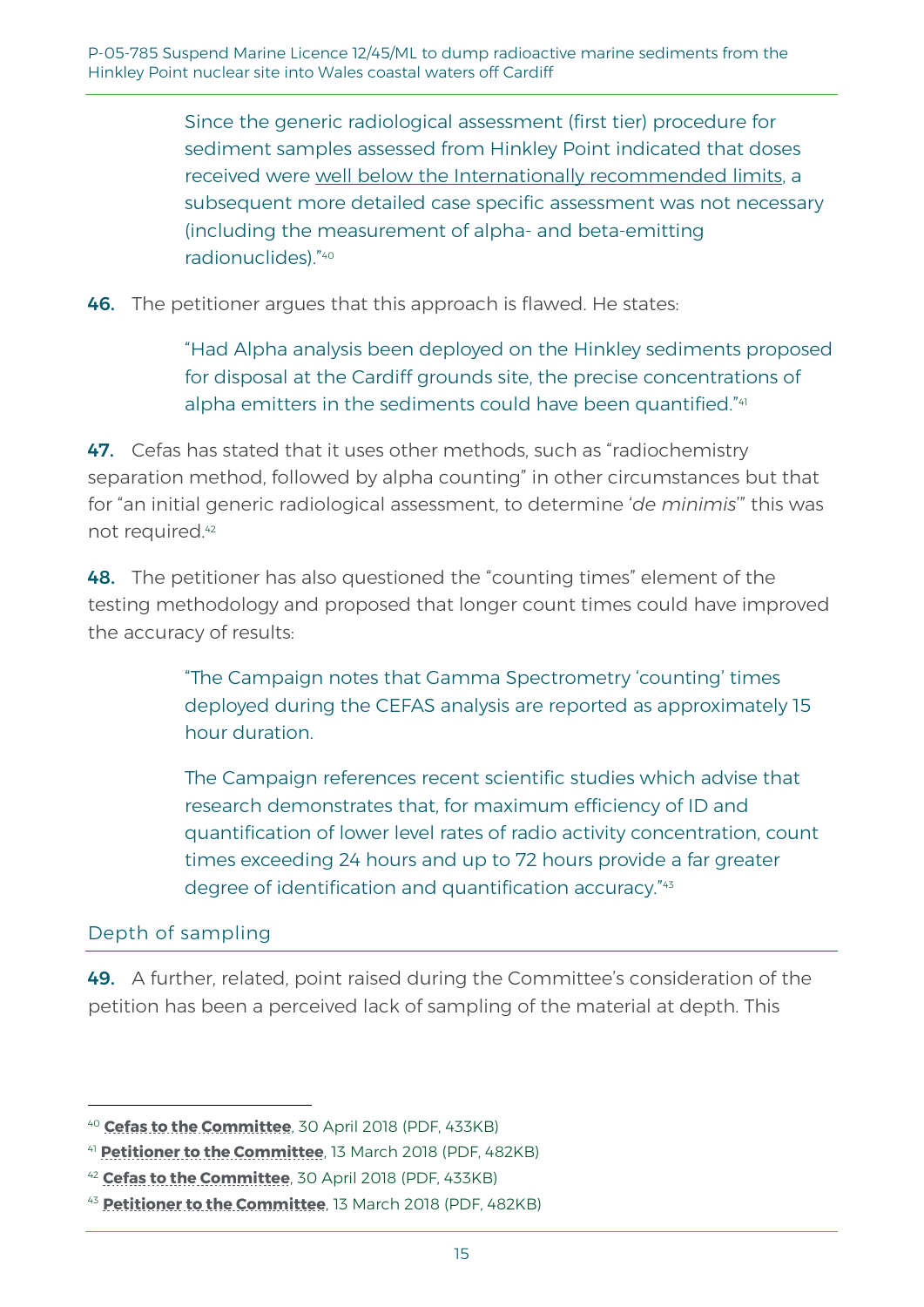relates to concerns expressed that historical data from nuclear power stations indicates that discharges have previously been higher than is permitted today.<sup>44</sup>

**50.** In the early stages of the petition's consideration, the petitioner stated that:

"The available evidence also implies that only surface samples (0-5cms deep) of the sediment have been analysed, despite the fact that core sample research from elsewhere in the Irish Sea demonstrates that, at depths below 5cms, radioactivity concentrations may be up to 5 times higher." 45

**51.** However, the Committee has heard that samples have been taken and tested in 2009, 2013 and 2017. The 2009 samples were taken to a depth of 4.8m. NRW had told the CCERA Committee that:

> "NRW is satisfied that no further analysis of samples from beneath the surface is necessary, because of the sampling that was undertaken at various depths in 2009.

There is no scientific evidence of higher radioactivity residing at depth in sediments in the Hinkley Area […] Analysis of the monitoring provided by the application as well as the ongoing trend analysis of the results of the annual RIFE<sup>46</sup> monitoring programme, shows no indication that deeper sediment layers have higher levels of radioactivity than the surface layers at Hinkley Point."47

52. In evidence to the Committee on 5 December, the petitioner acknowledged that data he had seen in the intervening period indicated that samples up to a depth of 4.8m had been analysed:

> "So, I agree that samples have been taken, samples have been analysed. I would not have expected, necessarily, the great depth—the bottom half—to have given significant man-made radioactivity, because that, indeed, would have been heavily consolidated with long-lived sediments that probably predate the Hinkley nuclear discharges. But

<sup>44</sup> Record of Proceedings – **[5 December 2017](http://record.assembly.wales/Committee/4370#C41520)**, para. 62

<sup>45</sup> **[Petitioner to the Committee](http://www.senedd.assembly.wales/documents/s68543/13.11.17%20Correspondence%20-%20Petitioner%20to%20the%20Committee.pdf)**, 13 November 2017 (PDF, 38KB)

<sup>46</sup> The Radioactive in Food and the Environment (RIFE) annual report is produced in collaboration between environment and food standards agencies across the UK. This report includes radiological monitoring of sediments at Hinkley Point.

<sup>47</sup> **[NRW to Chair of CCERA Committee](http://www.senedd.assembly.wales/documents/s69281/21.11.2017%20Correspondence%20-%20Chair%20of%20NRW%20to%20Chair%20of%20CCERA%20Disposal%20of%20dredged%20sediment%20at%20sea.pdf)**, 21 November 2017 (PDF, 224KB)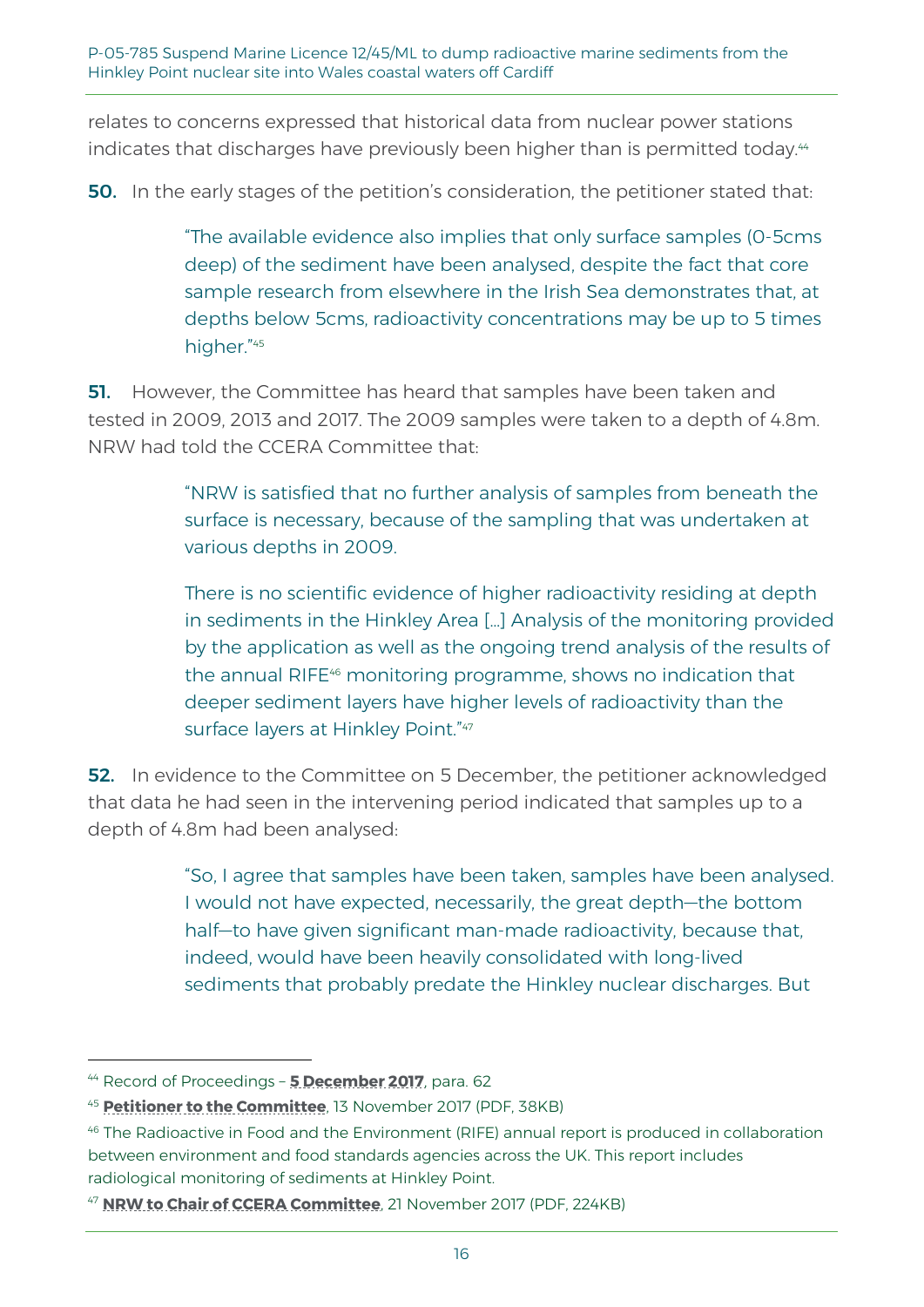#### certainly, I think that report confirms that in the top metre, you've got the bulk of the available man-made radioactivity." 48

53. This was confirmed by Dr Kins Leonard, Head of Radiological Protection at Cefas, who also provided a perspective on the comment by the petitioner (quoted above) that, in other locations, higher concentrations of radioactivity can be found below the surface:

> "There is no reason why there should be significant amounts of radioactivity in the sub-surface.

I would add, because it's mentioned in the paper, that activity has been found in the sub-surface in other areas, but this is specific to Sellafield. And I, and lots of other people, have done work to determine what those activities are and how they've originated, and they're basically from historical Sellafield discharges that are not the same as those of Hinkley. So, the 2009 data demonstrate that there is no significant amount above the surface. Caesium-137, which is positive, is less than the surface. That is a conservative nuclide, meaning it probably goes through the water column and therefore is being diluted as it goes down into the surface.

[…]

-

The Environment Agency do a lot of sediment sampling of the Hinkley area. If we were to see remobilisation, i.e. sediment is brought from the bottom to the top through natural processes, you would have irregular results. We see that in areas in Sellafield through the erosion of various parts of the surrounding areas. We haven't seen that ever at Hinkley, so, again, there is no evidence to suggest that there are significant amounts of artificially produced radionuclides in the sub-surface sediments." 49

54. Correspondence from Friends of the Earth Barry and Vale disputed the assertion that there is no evidence of higher radioactivity in deeper sediments:

<sup>48</sup> Record of Proceedings – **[5 December 2017](http://record.assembly.wales/Committee/4370#C41736)**, para. 73

<sup>49</sup> Record of Proceedings – **[9 January 2018](http://record.assembly.wales/Committee/4521#C47704)**, paras. 187-9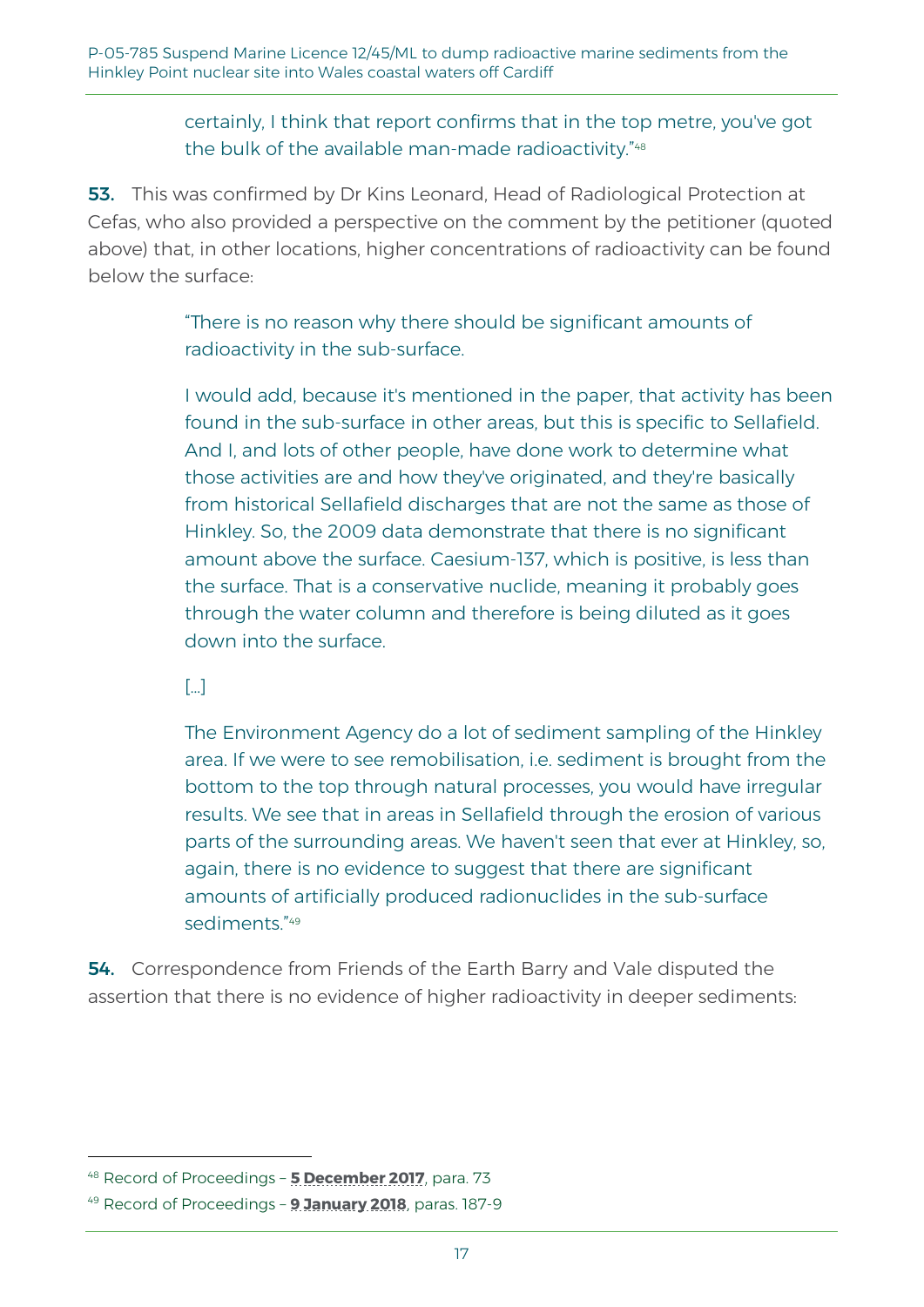"The evidence is clear in the 2009 data for U238 and Radium, […] the numbers show 3 out of the 5 samples were significantly higher at depth (up to 3x for Radium – Ra)." 50

**55.** The Committee put this concern to Cefas and received the following response:

> "[…] in environmental sediments, activity concentrations (both manmade and natural) are known to vary (sometimes by up to orders of magnitude) at depth, and also spatially, due to the heterogeneous nature of sediments.

Concentrations of uranium-238 and radium-226 at depth, from EDF's sediment data (collected in 2009), were also included in the most recent dose assessment (undertaken in 2018). Furthermore, hypothetically, if the maximum measured values of uranium-238 and radium-226 (at depth) were the only values used to re-run the 2009 assessment again (i.e. no uranium-238 and radium-226 surface data were used) the resultant dose would still be below the "*de minimis*" criteria. This is because the magnitude of activity concentrations is not directly proportional to the estimated dose." 51

**56.** The petitioner has expressed concern that not enough samples have been taken at depth to provide a fully accurate picture and about the analysis carried out:

> "Now, unfortunately, that was a very generalised survey, and what they seem to have done is take the top metre, stir it all up and then analyse it. So, we've got no profile through that top metre about the difference between the top 5 cm and the bottom 95 cm. So, it's not very discrete, but it does give you a very loose average, and I'll agree on that."<sup>52</sup>

**57.** EDF told the Committee that the analysis done on the samples was reflective of what would happen during dredging:

> "The dredging will mix it all up, so, effectively, you're analysing, you're modelling, exactly what is going to happen to that sediment, because

<sup>50</sup> **[Friends of the Earth, Barry & Vale to the Committee](http://www.senedd.assembly.wales/documents/s74842/16.04.18%20Correspondence%20-%20Friends%20of%20the%20Earth%20Barry%20Vale%20to%20the%20Chair.pdf)**, 16 April 2018 (PDF, 630KB)

<sup>51</sup> **[Cefas to the Committee](http://www.senedd.assembly.wales/documents/s75277/Correspondence%20-%20Cefas%20to%20the%20Chair%2030%20April%202018.pdf)**, 30 April 2018 (PDF, 433KB)

<sup>52</sup> Record of Proceedings – **[5 December 2017](http://record.assembly.wales/Committee/4370#C41736)**, para. 73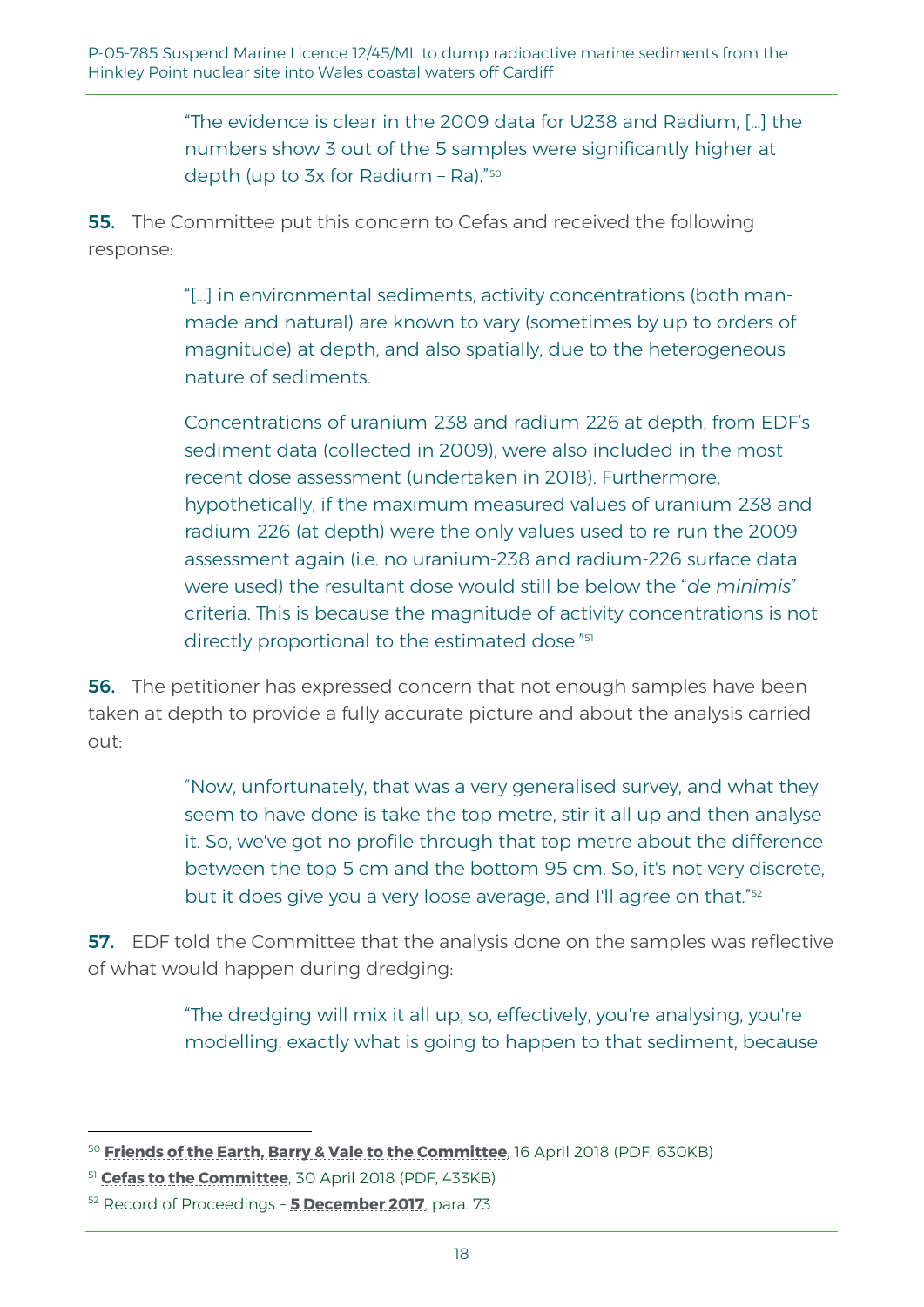#### the dredging isn't going to take it off millimetre by millimetre, it's going to take it off in a big lump." 53

**58.** As the 2009 testing included the only set of samples that had been collected at depth, the petitioner has questioned why only five cores were analysed. Cefas told the Committee that this sampling was carried out by another company on behalf of EDF and, although Cefas did the analysis, they were not involved in developing the sampling plan.<sup>54</sup>

59. In light of these concerns, the Committee wrote to NRW in January 2018, after the completion of oral evidence gathering, to recommend that NRW consider requesting the licence holder to arrange for further samples to be taken at depth and analysed.

60. The idea of additional testing of the material at depth had been acknowledged during the Committee's evidence session with NRW and Cefas. Cefas commented:

> "Well, if that is a requirement to allay public perception, we would be very happy to do that. We would follow the guidelines that are set out by the International Atomic Energy Agency in the way in which we do it and in which we assess the dose. We could make it more transparent in terms of how that assessment is done in the report, and we would be very willing to participate in that if it helps public perception.

[…]

-

However, from a scientific point of view, I think we'd be content that the need for that was public relations, rather than additional evidence or scientific data." 55

61. NRW responded on 30 January stating that it had asked the licence holder "to consider further voluntary sampling at depth for further reassurance", "acknowledging the public interest in the matter", and that it was awaiting a response. NRW emphasised that:

> "[…] in our view there is no scientific basis to conduct further sampling at depth, relating to the above disposal licence: The 2009 sampling

<sup>53</sup> Record of Proceedings – **[5 December 2017](http://record.assembly.wales/Committee/4370#C42147)**, para. 197

<sup>54</sup> Record of Proceedings – **[9 January 2018](http://record.assembly.wales/Committee/4521#C47704)**, paras. 193

<sup>55</sup> Record of Proceedings – **[9 January 2018](http://record.assembly.wales/Committee/4521#C48131)**, paras. 259-61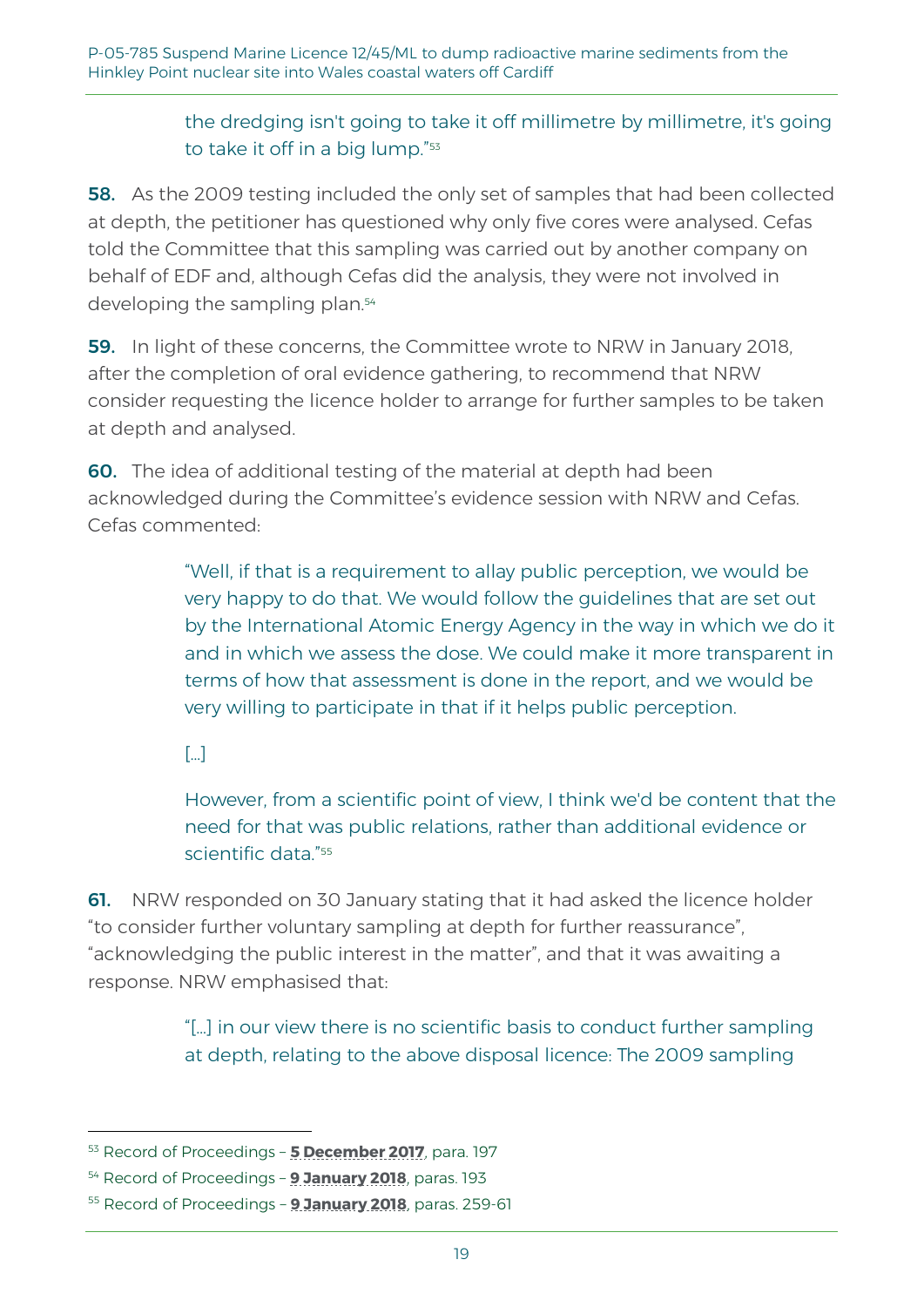#### results were sufficient for us to conclude that this material was suitable to dispose at the Cardiff Grounds Site." 56

62. On 27 March 2018 NRW provided a further response to the Committee, stating that the licence holder had rejected the idea of additional sampling and testing at depth:

> "Following your request, we also asked the licence holder to consider further voluntary sampling at depth. However, following the results of the samples taken in 2009, 2013 and 2017, it is not considered necessary as there is no scientific basis for any additional sampling. Unfortunately, this is not something that we can re-visit through the licence or its conditions." 57

63. Information provided by EDF in late 2017 had also covered the issue as to whether sufficient testing of the material at depth has been carried out:

> "The sediment has been tested at depth. In 2009 CEFAS obtained sediment samples at depths up to 4.8 m to support the HPC Planning Application. No artificial radioactivity was observed below 2 m This is likely because any sediment at a depth of greater than 2 m depth will have accumulated hundreds if not thousands of years ago, prior to the start of industrial activity in the area. As a consequence repeated testing to greater depth is not required." 58

64. EDF had also suggested to the Committee that this was unnecessary during their oral evidence, and would likely not resolve the issue in any case:

> "The bottom line is the results won't be any different. I think one of the issues we're talking about here is the assessment process itself. If we were to reassess it, we'd be using exactly the same process, so the results wouldn't be any different and we'd still have that conflict in terms of whether the assessment process itself is acceptable." 59

**65.** The company also referred to the importance of the testing being carried out to agreed standards and methodologies:

<sup>56</sup> **[Natural Resources Wales to the Committee](http://www.senedd.assembly.wales/documents/s71664/30.01.18%20-%20Correspondence%20-%20Natural%20Resources%20Wales%20to%20the%20Chair.pdf)**, 30 January 2018 (PDF, 130KB)

<sup>57</sup> **[Natural Resources Wales to the Committee](http://senedd.assembly.wales/documents/s74040/27.0318%20Correspondence%20-%20Natural%20Resources%20Wales%20to%20the%20Chair.pdf)**, 27 March 2018 (PDF, 133KB)

<sup>58</sup> EDF Energy – **[Hinkley Point C Sediment Briefing](http://www.senedd.assembly.wales/documents/s69277/Hinkley%20Point%20C%20Sediment%20Briefing%20-%20EDF%20Energy.pdf)**, received by the Petitions Committee 17 November 2017 (PDF, 241KB)

<sup>59</sup> Record of Proceedings – **[5 December 2017](http://record.assembly.wales/Committee/4370#C42222)**, para. 235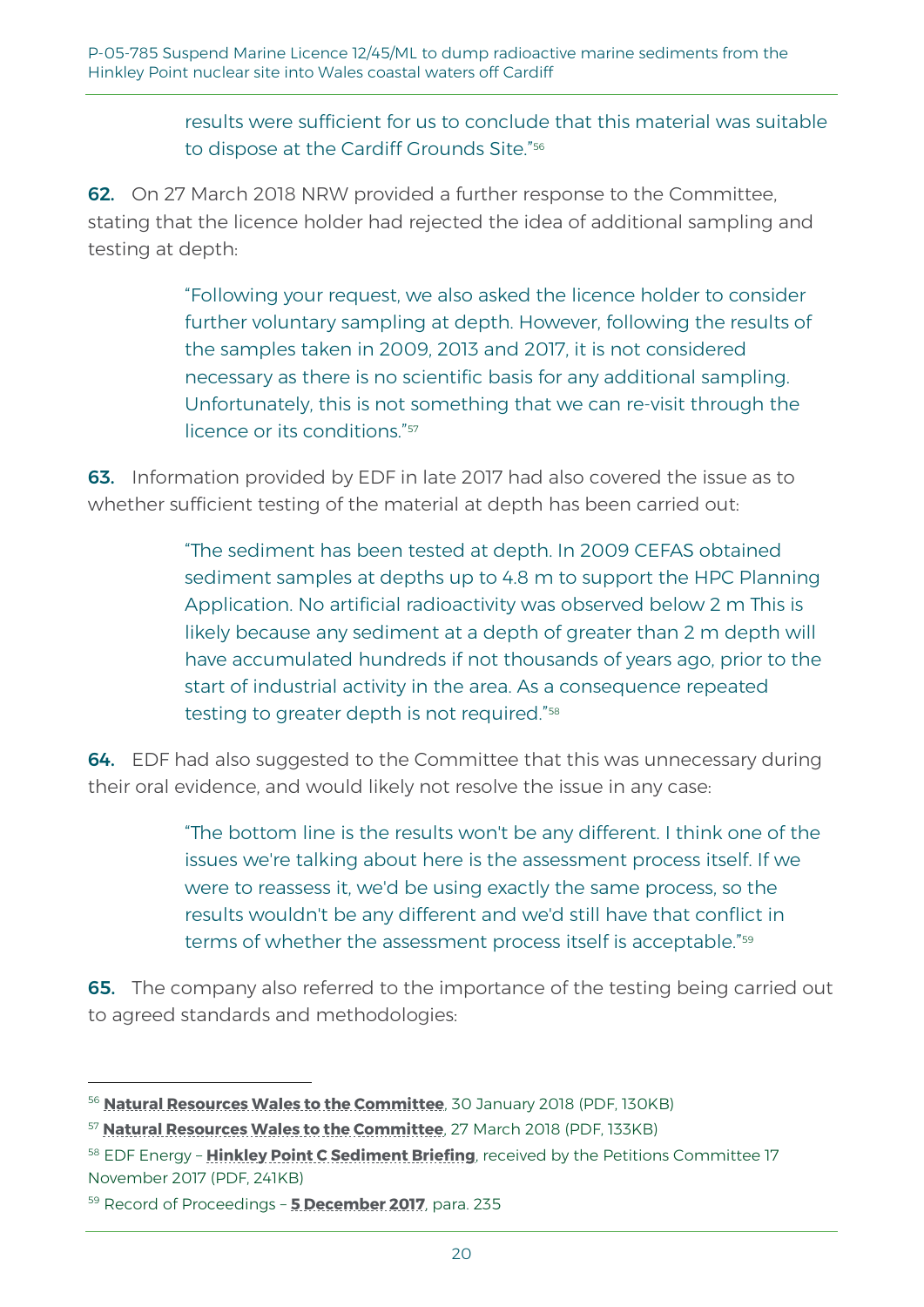"To get the answer to your question, you need to make sure you've asked the right question and make sure those studies are properly scoped."<sup>60</sup>

66. Having been told that the dose calculation was the critical element of the analysis, the Committee learned during its evidence session with NRW and Cefas that this analysis had not been carried out on the 2009 depth samples because Cefas had only been requested to provide concentrations data:

> "We didn't work out a dose; that wasn't part of our remit at that time. I could do an assessment of that dose now with those numbers, but it hasn't been done to date.

#### $\lceil \cdot \cdot \rceil$

We could do a dose assessment on that data, but I can guarantee that they will be de minimis values, mostly because the values at depth are, as I say, less-than values—and when we do an assessment, we include the less-than values as a positive value, i.e. we overestimate the activity concentrations for the dose assessment—and they are no larger than, or are in the same ballpark as, the 2013 and 2017 data at surface, and less at bottom." 61

**67.** The Committee considered this to be a key part of the assessment and requested that NRW should ensure that this assessment was made. NRW responded on 27 March 2018:

> "For public reassurance, we requested that Cefas undertake radiation dose analysis of the 2009 samples, as this analysis had been carried out on samples from 2013 and 2017; this has now been completed. In addition to the specialist advice provided by Cefas, we consulted Public Health Wales and NRW's own internal expert in relation to the dose analysis results. The assessment concluded that the values for individual dredger crew members, the public, and the total collective dose were within the de minimus criteria according to the generic radiological assessment procedure developed by the IAEA (International Atomic Energy Agency). Therefore, the results, based on Cefas' analysis and the

<sup>60</sup> Record of Proceedings – **[5 December 2017](http://record.assembly.wales/Committee/4370#C42524)**, para. 288

<sup>61</sup> Full discussion of this point within Record of Proceedings – **[9 January 2018](http://record.assembly.wales/Committee/4521#C48123)**, paras. 300-314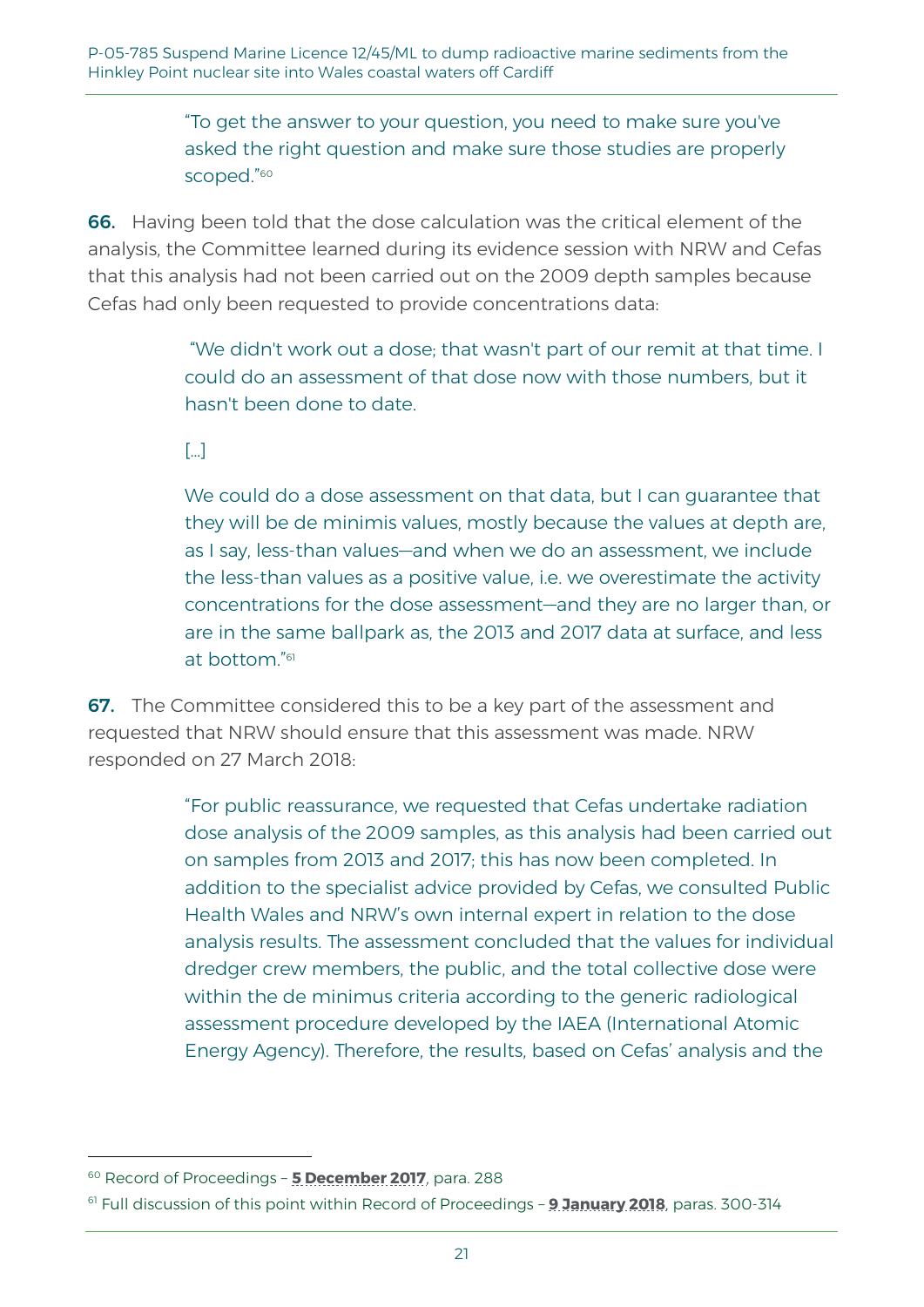IAEA criteria, show that the material possesses no radiological risk to human health or the environment." 62

#### Other contaminants

68. The Committee has also received concerns in relation to other chemical contaminants potentially present within the sediment.

**69.** However, the Committee heard that testing for other substances had also been part of the licensing process. NRW wrote to the CCERA Committee in November 2017 stating that chemical contaminants would be assessed against the Cefas action levels, but that these were guidelines which:

> "[…] are not statutory contaminant concentrations for dredged material but are used as part of a weight of evidence approach to decisionmaking on the disposal of dredged material to sea. […] Cefas will provide us with their advice on the suitability for deposit in the Cardiff Grounds site based on the results of those assessments." 63

#### 70. EDF stated that:

-

"In terms of the non-radio, so the organics and the trace metals as well, there are different processes. There are what are called 'action levels' by CEFAS, which set thresholds for these. There's an action level 1, below which, typically, the concentrations are deemed to be entirely safe, above 2, absolutely not, and, between 1 and 2, there is the potential to take further investigation. […] certainly, some of the ones from the Hinkley dredge site are above the action level 1, but considerably below the action level 2, and also reflective of other concentrations elsewhere in the estuary. So, the assessment was made, looking at that, those that did go beyond the action level 1, but, in terms of that further assessment, the concentrations are still in orders of magnitude below the action level 2.

[...] obviously the Severn estuary has a long legacy of industrial development and sediments moving around within the estuary, and therefore it's not really anything like a pristine estuary because of all of the development that takes place along the coast."

<sup>62</sup> **[NRW to the Committee](http://senedd.assembly.wales/documents/s74040/27.0318%20Correspondence%20-%20Natural%20Resources%20Wales%20to%20the%20Chair.pdf)**, 27 March 2018 (PDF, 133KB)

<sup>63</sup> **[NRW to Chair of CCERA Committee](http://www.senedd.assembly.wales/documents/s69281/21.11.2017%20Correspondence%20-%20Chair%20of%20NRW%20to%20Chair%20of%20CCERA%20Disposal%20of%20dredged%20sediment%20at%20sea.pdf)**, 21 November 2017 (PDF, 224KB)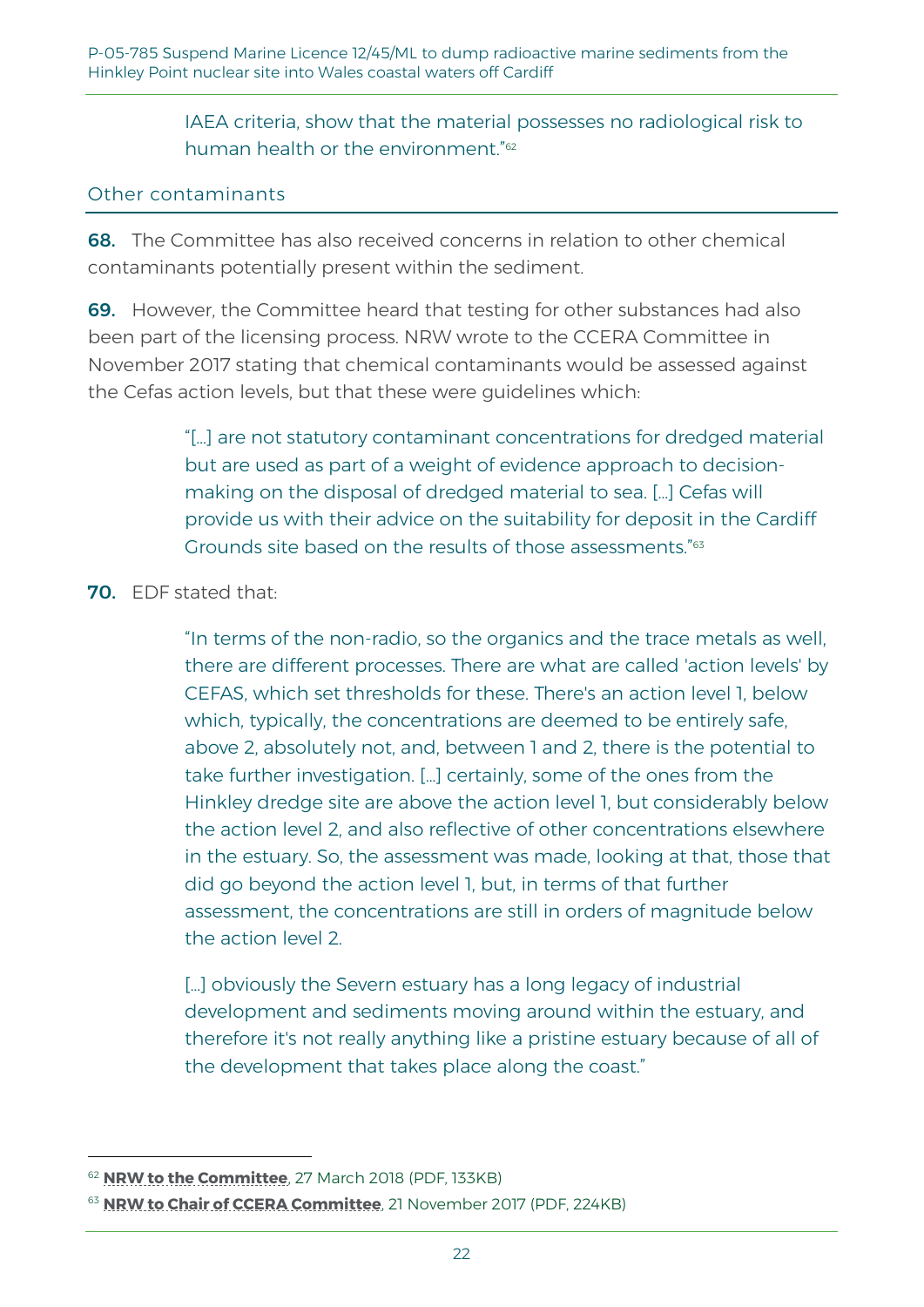**71.** Therefore the evidence we received was that the substances which were above the Cefas action level 1, were "quite a small breach" and "reflective of concentrations across the estuary". 64

**72.** However, it has been suggested that there is no evidence that the contaminants that were identified above action level 1 have been subject to further consideration. 65

## 4. 3. The location of disposal

73. An issue that has been raised throughout the Committee's consideration of the petition is the selection of the Cardiff Grounds site for disposal of the sediment.

74. The petitioner told the Committee that, in his opinion, the safest option would be to leave the sediment where it currently is, because it is away from exposure to human beings. If the sediment was moved, he proposed that it would be preferential for it to be buried on land or offshore, where "it would be more widely dispersed into a bigger sea area, like the Atlantic rather than the Bristol channel". 66

**75.** EDF informed the Committee that the area being dredged (and in fact, a significant area of the Severn Estuary) is a Special Area of Conservation (SAC). This means that sediment removed must be put back into the same area for reasons of ecology and conservation. Furthermore:

> "Within this SAC, the Cardiff Grounds are the largest and only suitable grounds to deposit sediment from EDF Energy and other companies conducting dredging in the Channel." 67

76. The Committee was told by EDF that, as a result of the need for sediment to remain within the estuary, land disposal had not been considered.

77. In relation to the Cardiff Grounds site. EDF told the Committee that:

"Cardiff Grounds has been a licensed disposal site since the 1980s, and takes on average 1,500,000m3 of sediment each year. It is important to emphasise that EDF Energy is not the only company licensed to use the

<sup>64</sup> Record of Proceedings – **[5 December 2017](http://record.assembly.wales/Committee/4370#C41736)**, para. 163-8

<sup>65</sup> **[Friends of the Earth, Barry & Vale to the Committee](http://www.senedd.assembly.wales/documents/s74842/16.04.18%20Correspondence%20-%20Friends%20of%20the%20Earth%20Barry%20Vale%20to%20the%20Chair.pdf)**, 16 April 2018 (PDF, 630KB)

<sup>66</sup> Record of Proceedings – **[5 December 2017](http://record.assembly.wales/Committee/4370#C41618)**, paras. 102-5

<sup>67</sup> EDF Energy – **[Hinkley Point C Sediment Briefing](http://www.senedd.assembly.wales/documents/s69277/Hinkley%20Point%20C%20Sediment%20Briefing%20-%20EDF%20Energy.pdf)**, received by the Petitions Committee 17 November 2017 (PDF, 241KB)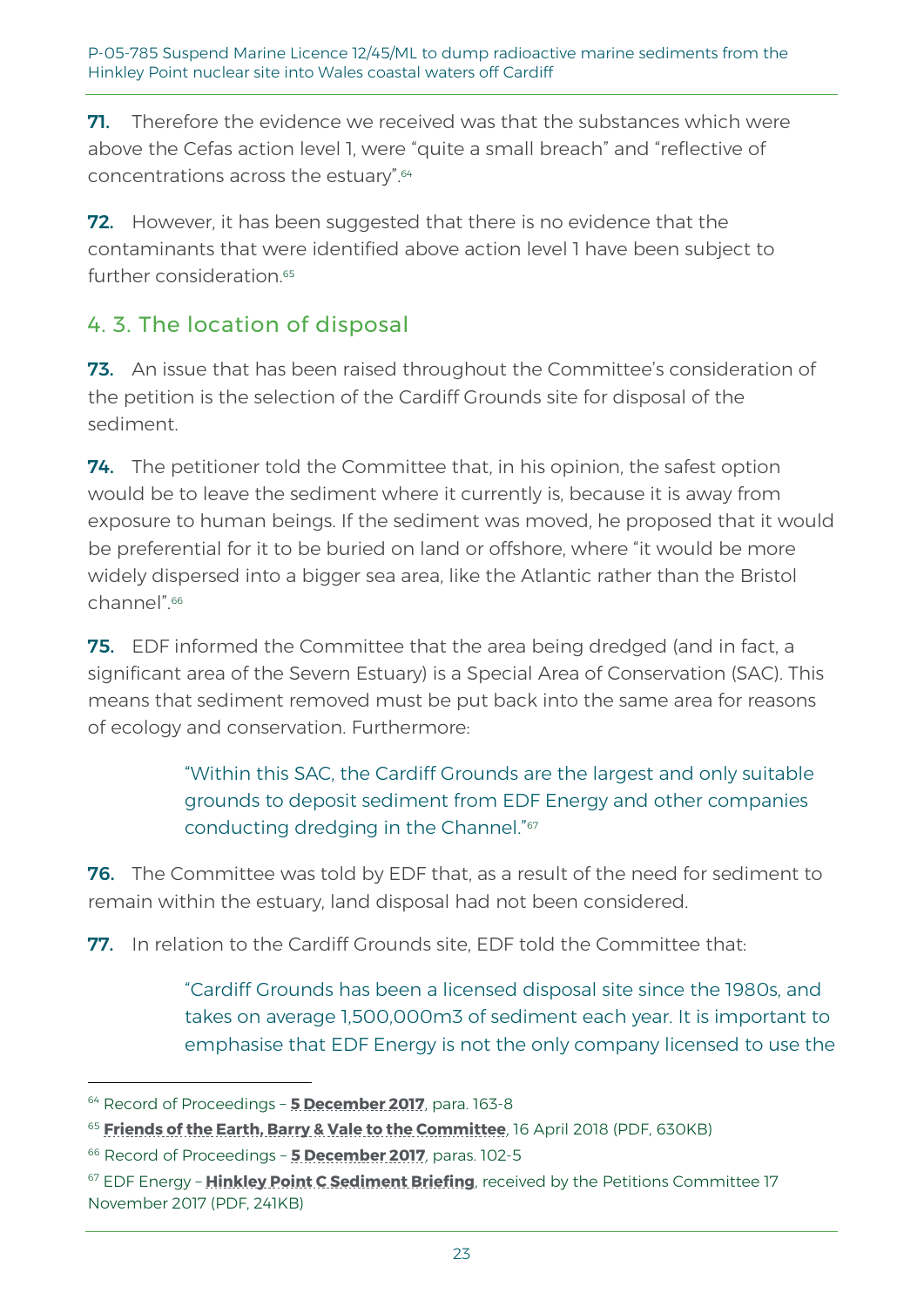Cardiff Grounds - the site will have received several million cubic meters of dredged sediment from other parts of the Bristol Channel over several decades." 68

## 4. 4. The potential fate of the material following disposal

**78.** The petitioner has outlined concern over the potential dispersal of the sediment once it is disposed of within the Cardiff Grounds site:

> "We note that although sedimentary radioactive material is initially likely to disperse, a number of studies carried out in Wales have proved that it later re-concentrates in coastal and estuarine mudflats and salt marshes, and is also available for sea-to-land transfer during episodes of coastal flooding.

Two studies at Welsh coastal sites have demonstrated sea to land transfer of marine radioactivity, one has clearly shown the entry of marine radioactivity into coastal terrestrial food chains (dairy/meatstock) up to 10 miles inland, evidence which further implies the entry of marine radioactivity into arable and horticultural food chains and hence dietary doses (via terrestrial foodstuffs) of marine radioactivity. The presence of airborne marine radioactivity in terrestrial coastal zone environments plainly also implies the potential for inhalation doses." 69

79. Evidence the Committee received from NRW and EDF recognised the phenomenon of sea-to-land transfer, but stated that this is included within the modelling and analysis done by Cefas on the samples taken.<sup>70</sup>

80. Cefas confirmed that dispersal had been considered as part of its advice to NRW on the results from testing of the material. It also confirmed that the Cardiff Grounds site means that material will ultimately be dispersed across a wider area:

> "So, our advice would look at the natural conditions occurring in any site that's licensed for disposal. Cardiff Grounds has been licensed for many years, so our assessment would take into account, and indeed did take into account, the natural processes associated with the Cardiff Grounds site, both in terms of its physical nature, its dispersive nature,

<sup>&</sup>lt;sup>68</sup> EDF Energy - **[Hinkley Point C Sediment Briefing](http://www.senedd.assembly.wales/documents/s69277/Hinkley%20Point%20C%20Sediment%20Briefing%20-%20EDF%20Energy.pdf)**, received by the Petitions Committee 17 November 2017 (PDF, 241KB)

<sup>69</sup> **[Petitioner to the Committee](http://www.senedd.assembly.wales/documents/s68543/13.11.17%20Correspondence%20-%20Petitioner%20to%20the%20Committee.pdf)**, 13 November 2017

<sup>70</sup> Record of Proceedings – **[5 December 2017](http://record.assembly.wales/Committee/4370#C42201)**, paras. 174 and 227-8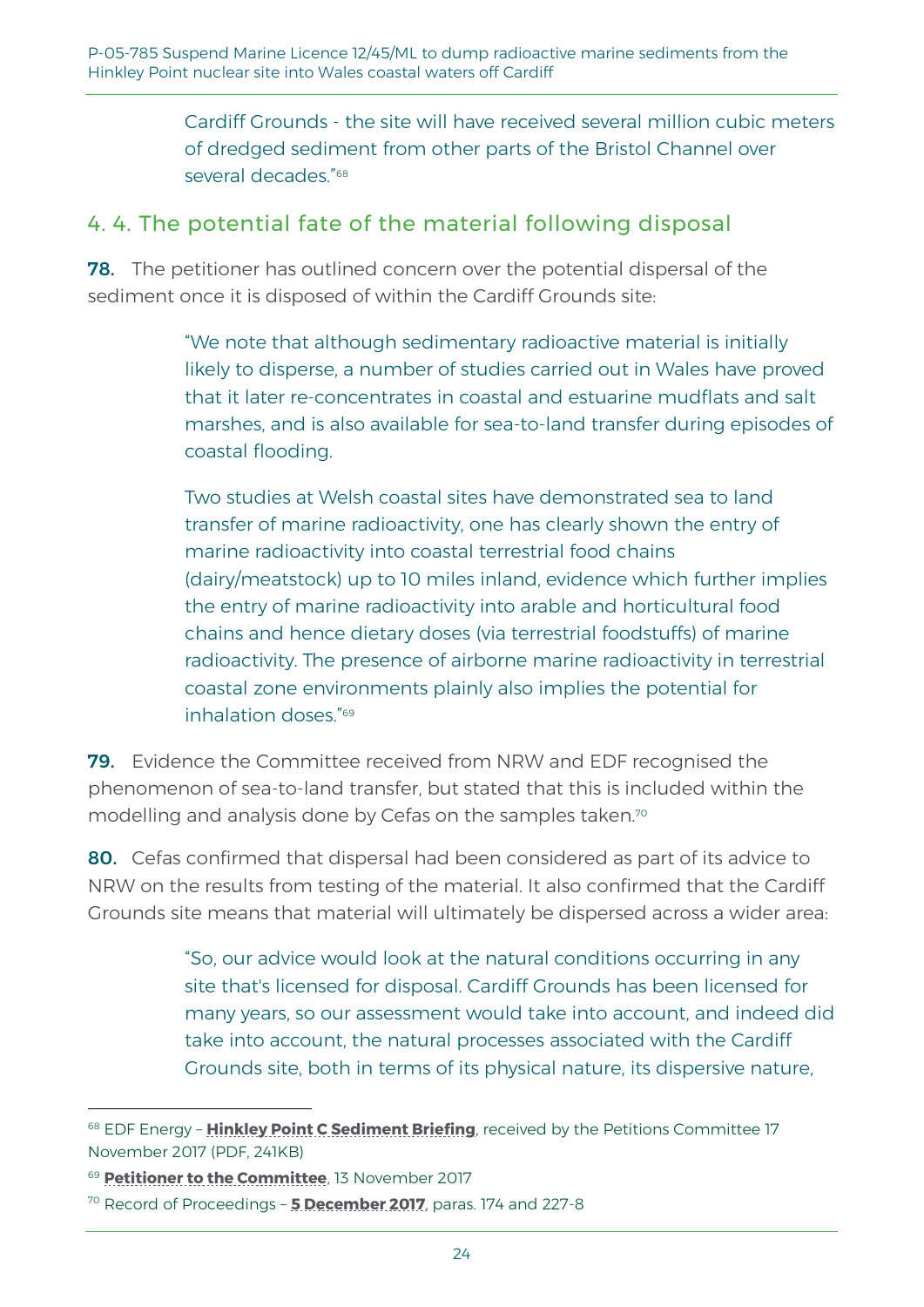but also things like fisheries and other potential contaminants that may be within the sediment to be disposed. All of that assessment forms a weight of evidence and allows us to make a judgment and provide advice to the regulator as to whether or not we felt, from an environmental point of view, that disposal of that material to that particular site was appropriate, and indeed, in this instance, we suggested that it was." $^\eta$ 

81. The petitioner has expressed concern about a lack of baseline data for the "receiving area" i.e. the Cardiff Grounds disposal site and surrounding area:

> "Full and detailed baseline data on the radio-activity in the sedimentary material proposed for the disposal/dump will permit a fuller understanding of the potential risks, potential pathways of exposure and potential doses of radioactivity to the public."72

82. He has called for further research so that the behaviour of sediments within the Bristol Channel and Severn Estuary can be better understood prior to the disposal of the sediment.

83. In March 2018, following a request from the Committee, NRW submitted a paper produced by Cefas, which provided some further detail about the movement of sediment disposed of at Cardiff Grounds. This found that "the general net transport of sands within the estuary is upstream, driven by […] strong tidal currents". But that:

> "[…] the area in the vicinity of the Cardiff Grounds disposal site has been identified as being in equilibrium, meaning that sediment within this area is more likely to remain in the sediment cell, rather than being characterised by erosion or deposition."

84. The paper concluded:

-

"[…] sediment within the estuary is highly mobile, with sediment being frequently resuspended, and rarely settling out permanently. Therefore, if any sediment disposed of to the area is found to contain contaminants (within acceptable levels for disposal), it is likely that this

<sup>71</sup> Record of Proceedings – **[9 January 2018](http://record.assembly.wales/Committee/4521#C48102)**, para. 299

<sup>72</sup> **[Petitioner to the Committee](http://www.senedd.assembly.wales/documents/s70512/22.12.17%20Correspondence%20-%20Petitioner%20to%20the%20Committee.pdf)**, 22 December 2017 (PDF, 454 KB)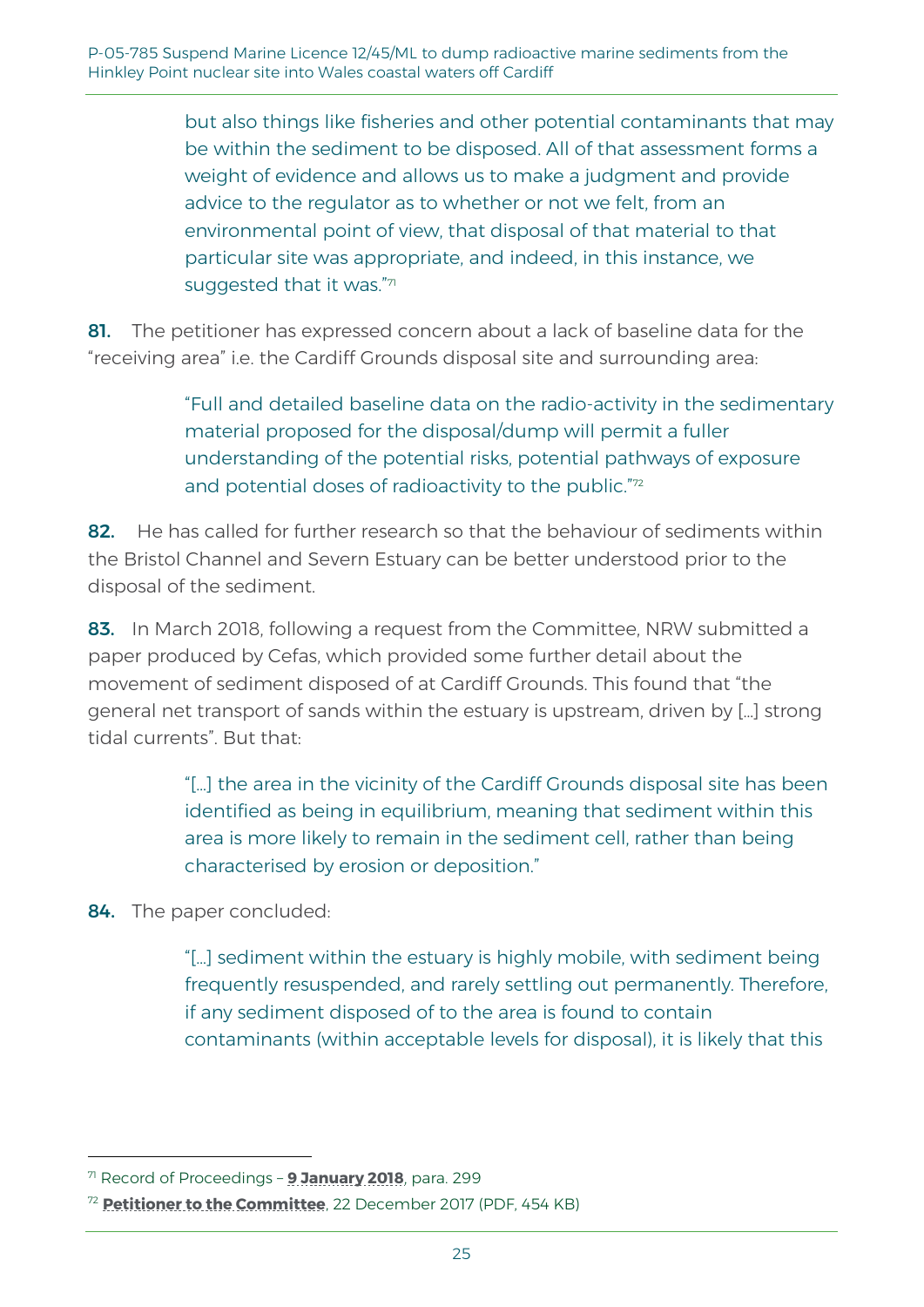#### contamination will be further diluted over time through mixing in the water column." 73

85. The petitioner has disputed the value of the information provided and its conclusions. This is on the basis that the research papers that informed its production "are Severn Estuary in scope and none report any site specific (Cardiff Grounds) data investigations", and that fine sediments were generally of little interest to the studies.<sup>74</sup> The petitioner has also expressed dissatisfaction that two of the research papers referenced by Cefas have not been made available. One, which is a Conceptual Process Model for the potential development of a Cardiff tidal lagoon, was provided to the Committee but has not been published as it is marked as a draft and "commercial in confidence". The other has not been received but was a research paper dating from 1984.

86. NRW also told the Committee:

"Environmental sampling of the Severn Estuary for radionuclides is also conducted as part of the joint UK regulators Radioactivity in Food and the Environment (RIFE) programme. This is an extensive monitoring programme measuring radionuclides in air, water, soil and foodstuffs and is an independent check-monitoring programme, supplementing the environmental monitoring that the regulators require of permitted nuclear sites to carry out and report to us in the UK. NRW are partners in this programme." 75

## 4. 5. The handling of the marine licence

87. The petition calls directly for the suspension of the marine licence.

88. In November 2017, the CCERA Committee asked NRW whether the grounds for suspension outlined in section 72 of the Marine and Coastal Access Act 2009 had been met. NRW responded:

> "There is no need to consider licence suspension. Licence condition 9.5 prohibits the licence holder from depositing any material after 4<sup>th</sup> March 2016 without our written confirmation that we are satisfied that

<sup>73</sup> **[NRW to the Committee Annex: Cefas information summary](http://senedd.assembly.wales/documents/s74041/Annex%20-%20Cefas%20Information%20Summary.pdf)**, 20 February 2018 (received 27 March 2018) (PDF, 324KB)

<sup>74</sup> **[Petitioner to the Committee](http://www.senedd.assembly.wales/documents/s74042/09.04.18%20Correspondence%20-%20Petitioner%20to%20the%20Committee.pdf)**, 9 April 2018 (PDF, 50KB)

<sup>75</sup> **[NRW to the Committee](http://senedd.assembly.wales/documents/s74040/27.0318%20Correspondence%20-%20Natural%20Resources%20Wales%20to%20the%20Chair.pdf)**, 27 March 2018 (PDF, 133KB)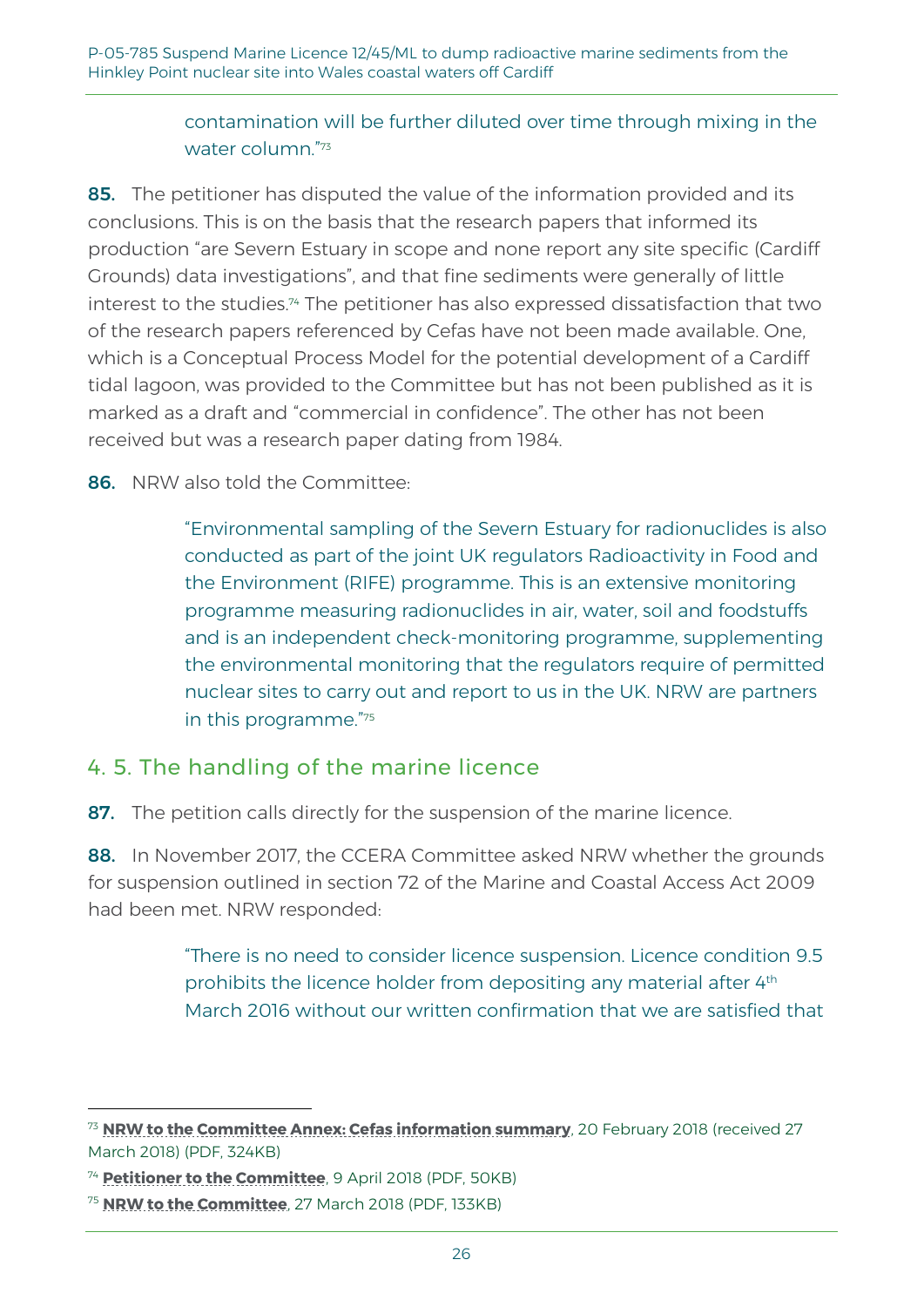the material is suitable for disposal. We will not give this approval unless we are satisfied that the material is suitable for disposal." $^{\rm 76}$ 

89. NRW also explained the process for confirming the activity permitted under the licence. At that point, NRW was awaiting the results of analysis of samples that had been collected in May 2017 (these were provided in late 2017):

> "It is the applicant's responsibility to arrange for the samples to be collected from the locations identified in the approved sample plan. We understand that the licence holder has also commissioned Cefas to collect and then analyse the samples. […] Cefas will provide us with their advice on the suitability for deposit in the Cardiff Grounds site based on the results of those assessments.

> We will then consider the conclusions of this advice in consultation with our internal technical experts (our internal radiological experts will liaise with Environment Agency (EA) nuclear regulatory contacts in providing comments) and Public Health Wales.

> NRW will then determine if it is satisfied that the material is suitable for disposal in the Cardiff Grounds site. The licence holder will require prior written approval from NRW before it commences any disposal activities." 77

#### Environmental Impact Assessment

-

90. The petition also calls for a full Environmental Impact Assessment (EIA) to be conducted. The CCERA Committee asked NRW if an EIA had been undertaken in relation to this marine licence, and if not, why not. NRW's response indicated that an EIA had not been requested on this specific activity, though an EIA was conducted on the development of Hinkley Point C overall. They explained that this decision had been taken by the Welsh Government's Marine Consents Unit, which was responsible for administering the marine licensing system at the time the applications were received:

> "Significant progress had been made on both applications when they were transferred to NRW on vesting day (1 April 2013), when NRW was delegated the Welsh Marine Licencing function on behalf of Welsh Ministers.

<sup>76</sup> **[NRW to Chair of CCERA Committee](http://www.senedd.assembly.wales/documents/s69281/21.11.2017%20Correspondence%20-%20Chair%20of%20NRW%20to%20Chair%20of%20CCERA%20Disposal%20of%20dredged%20sediment%20at%20sea.pdf)**, 21 November 2017 (PDF, 224KB)

<sup>77</sup> **[NRW to Chair of CCERA Committee](http://www.senedd.assembly.wales/documents/s69281/21.11.2017%20Correspondence%20-%20Chair%20of%20NRW%20to%20Chair%20of%20CCERA%20Disposal%20of%20dredged%20sediment%20at%20sea.pdf)**, 21 November 2017 (PDF, 224KB)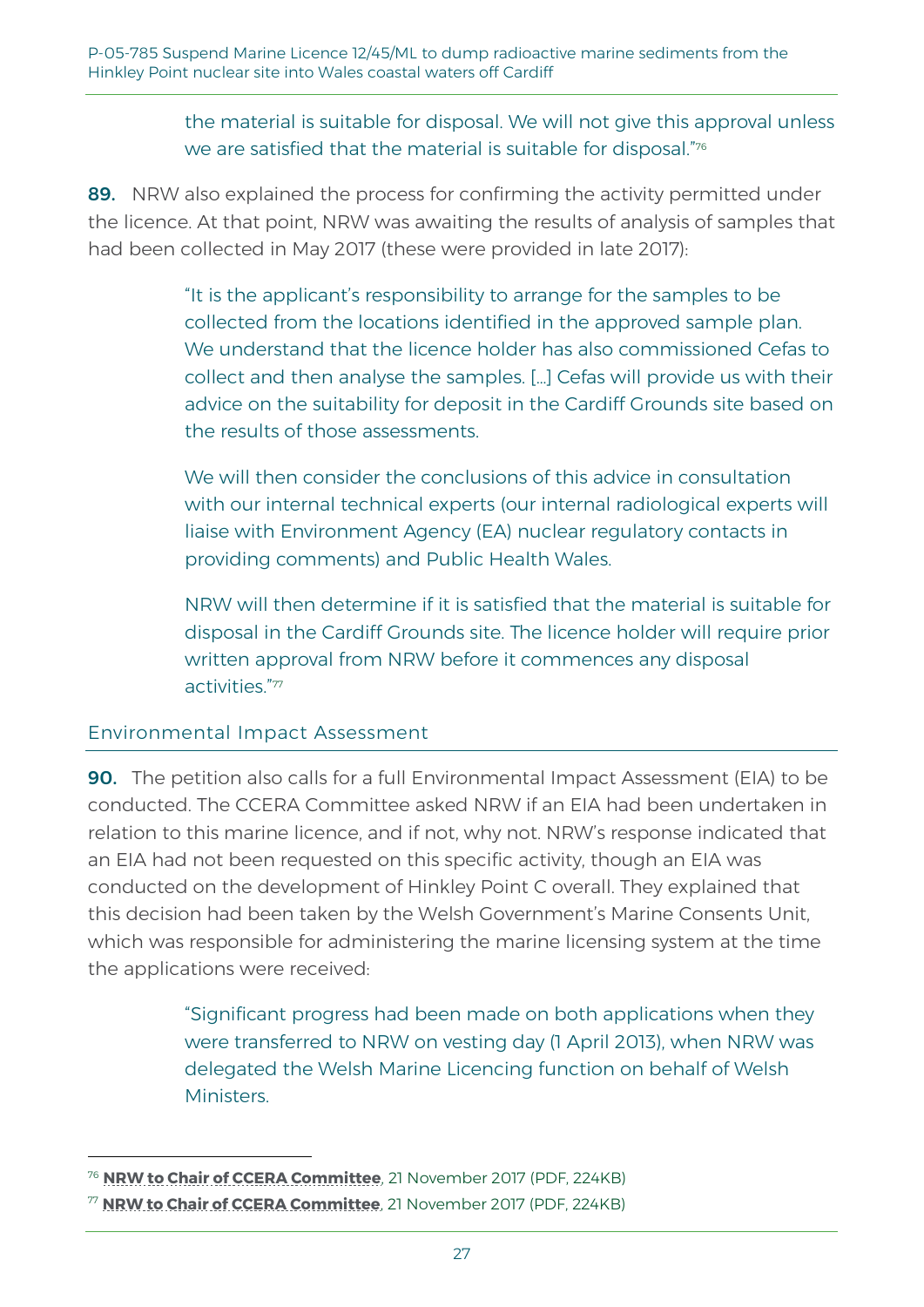We understand that the Welsh Government, as appropriate authority, took the decision that it was not necessary to determine this application under the Environmental Impact Assessment process. We therefore, in good faith, continued the determination of the marine licence application on that basis.

When NRW issued the marine licence in July 2014 we were satisfied that a robust process had been followed to ensure that the licence fulfilled its requirements of preventing pollution of the environment, harm to human health or impact to legitimate users of the sea."78

**91.** The petitioner has suggested the perceived lack of baseline data as a reason that a full EIA should be conducted.

#### Public consultation.

-

**92.** Though the initial consideration of the licence had taken place some years prior to the petition, it included a call for a public consultation on the issue. When asked by CCERA if it was satisfied that the public had been sufficiently consulted, NRW responded:

> "We are satisfied that a public consultation was undertaken during the determination of the licence application in accordance with our procedures and legal obligations. The consultation period commenced on 13th September 2012 and lasted for 28 days. This included the advertisement of public notices in the Western Mail. The notices directed the public to the application documents which were held at Cardiff Central Library." 79

**93.** The petitioner commented on the time period that had been available for people to respond to this:

> "It's a terribly short time. I mean, we had three months to respond to the generalised Hinkley C development application. And I know that the people who wrote that spent five or six years doing that, and then we were given three months to respond to it, having seen the documentation. So, that's another thing I would say to regulators, 'Please, can we have more notice and can we have a longer consultation period?', because it's ridiculous. You've got highly paid organisations doing all of this work and then it's put out to the public

<sup>78</sup> **[NRW to Chair of CCERA Committee](http://www.senedd.assembly.wales/documents/s69281/21.11.2017%20Correspondence%20-%20Chair%20of%20NRW%20to%20Chair%20of%20CCERA%20Disposal%20of%20dredged%20sediment%20at%20sea.pdf)**, 21 November 2017 (PDF, 224KB)

<sup>79</sup> **[NRW to Chair of CCERA Committee](http://www.senedd.assembly.wales/documents/s69281/21.11.2017%20Correspondence%20-%20Chair%20of%20NRW%20to%20Chair%20of%20CCERA%20Disposal%20of%20dredged%20sediment%20at%20sea.pdf)**, 21 November 2017 (PDF, 224KB)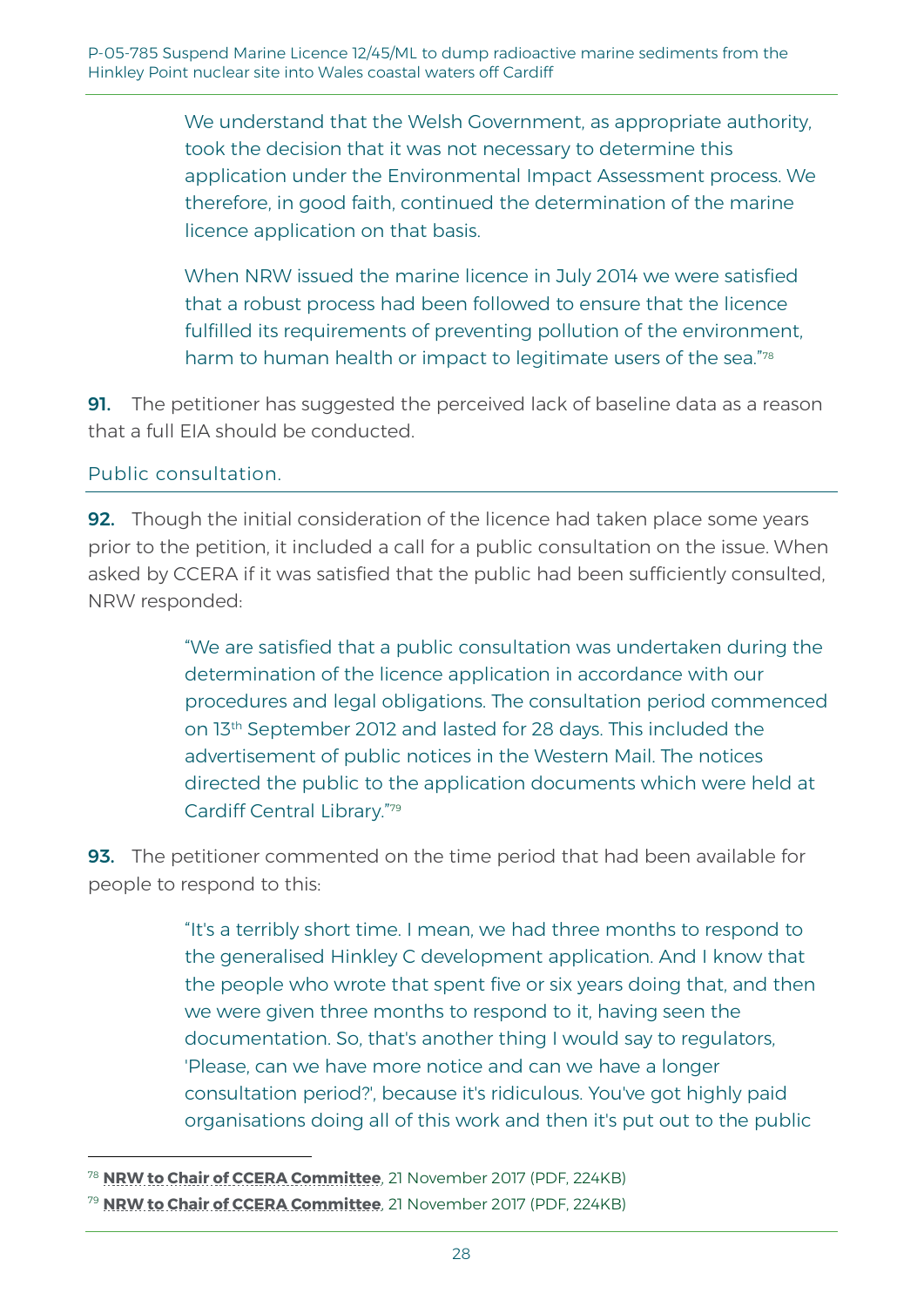#### and we have to work that on a shoestring financially and on an extremely compressed timescale." 80

94. NRW explained to the Committee that the original licence applications were received in 2012, prior to the establishment of NRW and when the Welsh Government's Marine Consents Unit was responsible for their scrutiny. NRW suggested that if a similar application was received by NRW today the public communications element may have been dealt with differently:

> "[…] if we were to receive the application today, the approach would probably be very different, and there are plenty of examples where we do that with permit applications, to engage with local communities and perhaps beyond, if we realise the level of public interest that's there."<sup>81</sup>

#### Current position

95. NRW's letter to the Committee of 27 March 2018 provided an update in relation to its consideration of the licence:

> "We have also completed our assessment of the suite of samples that were submitted to us in November 2017. The report and conclusions were produced by Cefas and we also conducted a technical consultation with Public Health Wales and NRW's experts using the same international guidelines as for previous samples. The chemical and radiological results were within acceptable limits and we are satisfied that there is no risk to human health or the environment.

#### $\lceil \cdot \cdot \rceil$

-

We have therefore formally discharged condition 9.5 of the marine licence [which required further testing for any material to be deposited after March 2016]. However, there is a further condition regarding site monitoring that the licence holder needs to discharge before NRW will provide written approval before the disposal activity can commence."<sup>82</sup>

**96.** This suggests that the dredging and disposal activity could be set to proceed from summer 2018 as outlined the intention of EDF in December 2017, hence the

<sup>80</sup> Record of Proceedings – **[5 December 2017](http://record.assembly.wales/Committee/4370#C41731)**, para. 95

<sup>81</sup> Record of Proceedings – **[9 January 2018](http://record.assembly.wales/Committee/4521#C48118)**, para. 255

<sup>82</sup> **[NRW to the Committee](http://senedd.assembly.wales/documents/s74040/27.0318%20Correspondence%20-%20Natural%20Resources%20Wales%20to%20the%20Chair.pdf)**, 27 March 2018 (PDF, 133KB)